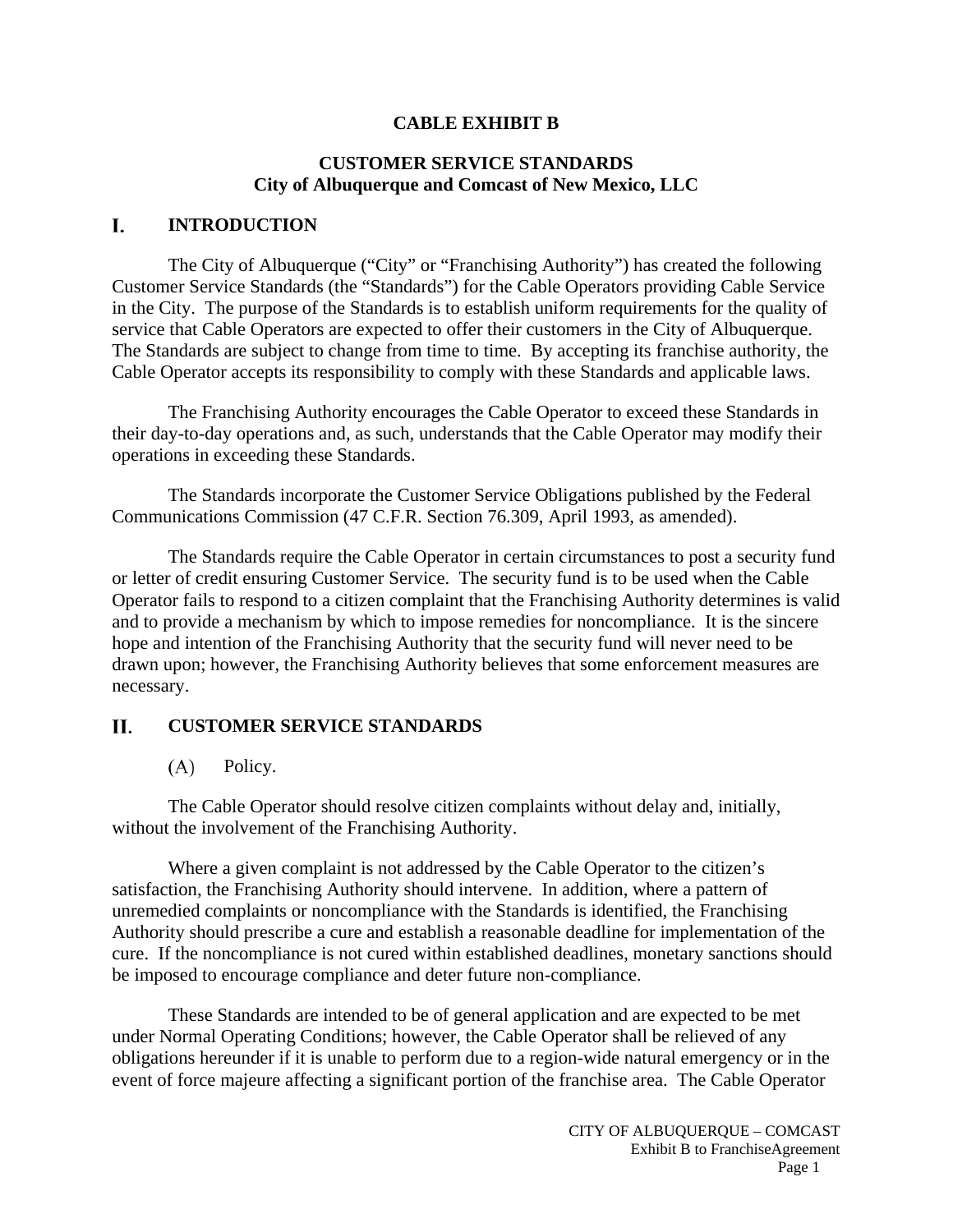is free to exceed these Standards to the benefit of its Customers, and such shall be considered performance for the purposes of these Standards.

These Standards supersede any contradictory or inconsistent provision in federal, state or local law (Source: 47 U.S.C. § 552(a)(1) and (d)), provided, however, that any provision in federal, state or local law, or in any franchise renewal agreement that imposes a higher customer service or consumer protection obligation or requirement than is imposed by these Standards, either now or in the future, shall apply to the Cable Operator, supersede these Standards, and thus not be considered contradictory or inconsistent with these Standards. In the event of a conflict between these Standards and a Franchise Agreement, the Franchise Agreement shall control.

These Standards apply to the provision of any Cable Service provided by a Cable Operator over a Cable System within the City of Albuquerque.

(B) Definitions.

When used in these Customer Service Standards (the "Standards"), the following words, phrases, and terms shall have the meanings given below.

"Affiliate" shall mean any person or entity that owns or controls, is owned or controlled by, or under common ownership or control with a Cable Operator and which provides any Cable Service or Other Service.

"Applicable Law" means with respect to these standards and any Cable Operator's privacy policies any statute, ordinance, judicial decision, executive order or regulation having the force and effect of law that determines the legal standing of a case or issue.

"Cable Operator" shall mean any person or group of persons (A) who provide Cable Service over a Cable System and directly or through one or more Affiliates owns a significant interest in such Cable System; or (B) who otherwise controls or is responsible for, through any arrangement, the management and operation of such a Cable System. Source: 47 U.S.C.  $§$  522(5).

"Cable Service" shall mean (A) the one-way transmission to subscribers of (i) video programming, or (ii) other programming service, and (B) subscriber interaction, if any, which is required for the selection or use of such video programming or other programming service. Source: 47 U.S.C. § 522(6). For purposes of this definition, "video programming" is programming provided by or generally considered comparable to programming provided by a television broadcast station. Source: 47 U.S.C. § 522(20). "Other programming service" is information that a Cable Operator makes available to all subscribers generally. Source: 47 U.S.C. § 522(14).

"Cable System" shall mean a facility consisting of a set of closed transmission paths and associated signal generation, reception, and control equipment that is designed to provide Cable Service which includes video programming and which is provided to multiple subscribers within a community, but such term does not include (A) a facility that serves only to retransmit the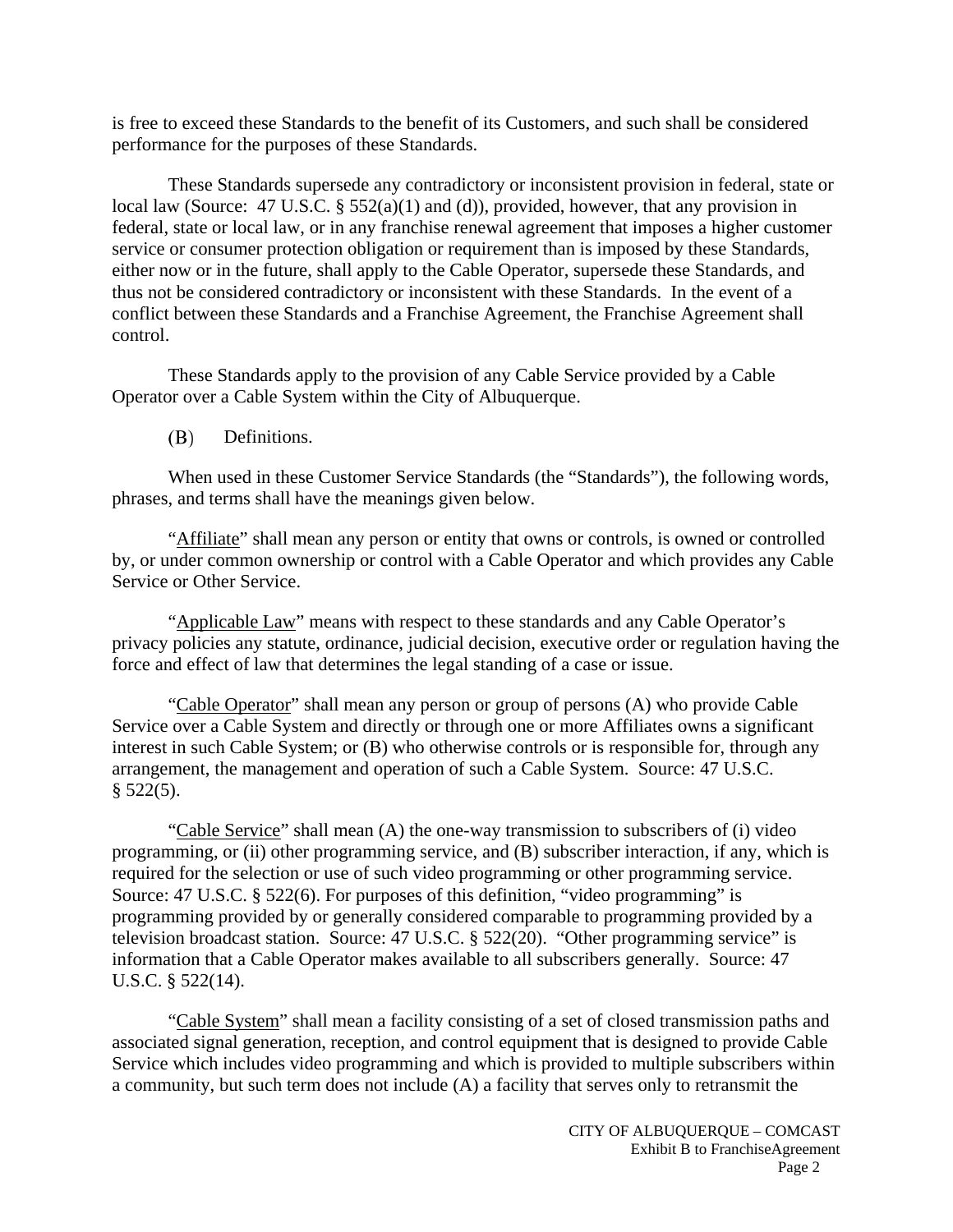television signals of one or more television broadcast stations, or (B) a facility that serves subscribers without using any public right-of-way. Source: 47 U.S.C. § 522(7).

"City" shall mean the City of Albuquerque, New Mexico.

"Contractor" shall mean a person or entity that agrees by contract to furnish materials or perform services for another at a specified consideration.

"Customer" shall mean any person who elects to subscribe to, for any purpose, Cable Service provided by the Cable Operator by means of or in connection with the Cable System and whose premises are physically wired and lawfully Activated to receive Cable Service from the Cable Operator's Cable System.

"Customer Service Representative" (or "CSR") shall mean any person employed with or under contract or subcontract to a Cable Operator to assist or provide service to customers, whether by telephone, writing service or installation orders, answering customers' questions in person, receiving and processing payments, or performing any other customer service-related tasks.

"Escalated Complaint" shall mean a complaint that is referred to a Cable Operator by the Franchising Authority.

"Franchising Authority" shall mean the City of Albuquerque.

"Necessary" shall mean required or indispensable.

"Non-Cable-Related Purpose" shall mean any purpose that is not necessary to render or conduct a legitimate business activity related to a Cable Service or Other Service provided by a Cable Operator to a Customer. Market research, telemarketing, and other marketing of services or products that are not related to a Cable Service or Other Service provided by a Cable Operator to a Customer shall be considered Non-Cable-Related Purposes.

"Normal Business Hours" shall mean those hours during which most similar businesses in the community are open to serve customers. In all cases, "Normal Business Hours" must include at least six (6) evening hours per week and include six (6) weekend hours. Source: 47 C.F.R. § 76.309.

"Normal Operating Conditions" shall mean those service conditions which are within the control of a Cable Operator. Conditions which are not within the control of a Cable Operator include but are not necessarily limited to natural disasters, civil disturbances, power outages, telephone network outages, and severe or unusual weather conditions. Conditions which are ordinarily within the control of a Cable Operator include but are not necessarily limited to special promotions, pay-per-view events, rate increases, regular peak or seasonal demand periods and maintenance or upgrade to the Cable System.

"Other Service(s)" shall mean any wire or radio communications service provided using any of the facilities of a Cable Operator that are used in the provision of Cable Service.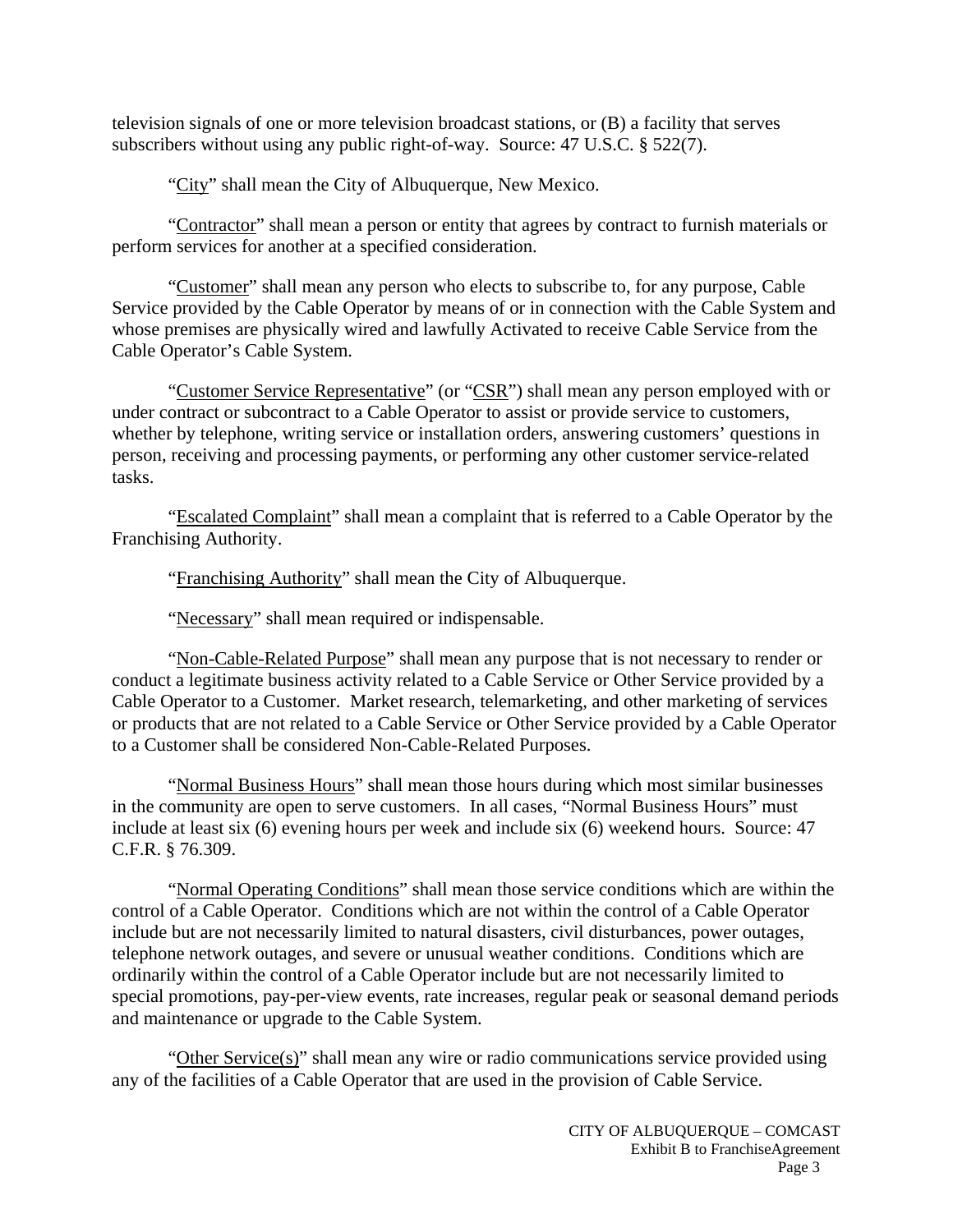"Personally Identifiable Information" shall mean specific information about an identified Customer, including but not limited to a Customer's (a) login information for the use of Cable Service and management of a Customer's Cable Service account, (b) extent of viewing of video programming or Other Services, (c) shopping choices, (d) interests and opinions, (e) energy uses, (f) medical information, (g) banking data or information, or (h) any other personal or private information. "Personally Identifiable Information" shall not mean any aggregate information about Customers which does not identify particular persons or information gathered by a Cable Operator necessary to install, repair or service equipment or Cable System facilities at a Customer's premises.

"Service Interruption" or "Interruption" shall mean the loss or substantial impairment of picture and/or sound on one or more cable television channels.

"Service Outage" or "Outage" shall mean a loss or substantial impairment in reception on all channels.

"Subcontractor" shall mean a person or entity that enters into a contract to perform part or all of the obligations of another's contract.

"Writing" or "Written" as the term applies to notification shall include electronic communications.

Any terms not specifically defined in these Standards shall be given their ordinary meaning, or where otherwise defined in applicable federal law, such terms shall be interpreted consistent with those definitions.

#### III. **CUSTOMER SERVICE**

 $(A)$ Courtesy.

Cable Operator employees, Contractors and Subcontractors shall be courteous, knowledgeable and helpful and shall provide effective and satisfactory service in all contacts with customers.

Accessibility – Local Service Centers and Telephone Access. (B)

 $(1)$ A Cable Operator shall provide customer service centers/business offices ("Service Centers") which are conveniently located and which are open during Normal Business Hours. Service Centers shall be fully staffed with Customer Service Representatives offering the following services to Customers who come to the Service Center: bill payment, equipment exchange, processing of change of service requests, and response to Customer inquiries and requests.

Unless otherwise requested by the Franchising Authority, a Cable Operator shall post a sign at each Service Center, visible from the outside of the Service Center, advising Customers of its hours of operation and of the telephone number at which to contact the Cable Operator if the Service Center is not open at the times posted.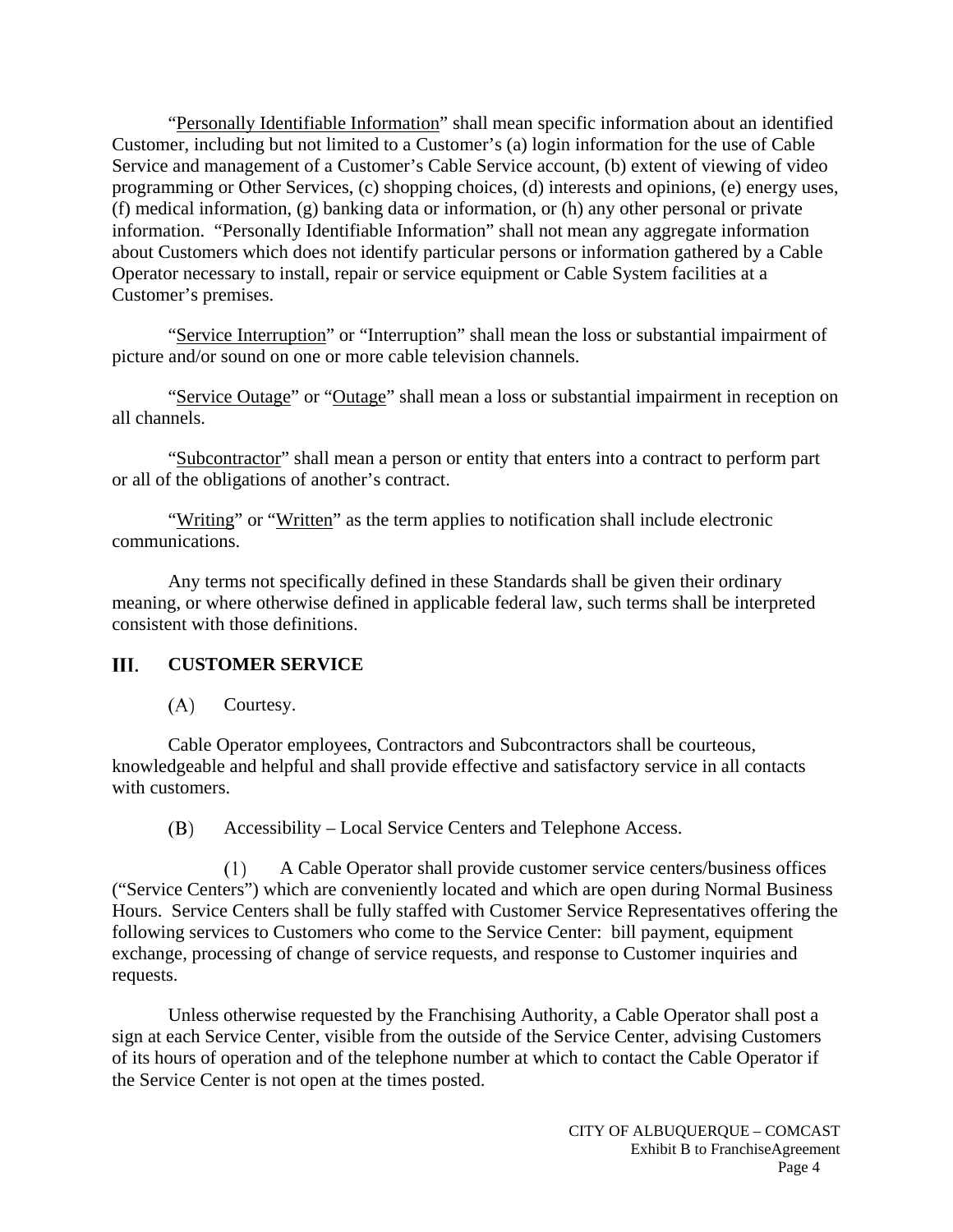The Cable Operator shall use commercially reasonable efforts to implement and promote "self-help" tools and technology in order to respond to the growing demand of Customers who wish to interact with the Cable Operator on the Customer's own terms and timeline and at their own convenience, without having to travel to a Service Center. Without limitation, examples of self-help tools or technology may include providing self-installation kits to Customers upon request; pre-paid mailers for the return of equipment upon Customer request; an automated phone option for Customer bill payments; and equipment exchanges at a Customer's residence in the event of damaged equipment. A Cable Operator shall provide free exchanges of faulty equipment at the Customer's address if the equipment has not been damaged in any manner due to the fault or negligence of the Customer.

 $(2)$ A Cable Operator shall maintain local telephone access lines that shall be available twenty-four (24) hours a day, seven (7) days a week for service/repair requests and billing/service inquiries.

A Cable Operator shall have dispatchers and technicians on call twenty- $(3)$ four (24) hours a day, seven (7) days a week, including legal holidays.

 $(4)$ If a Customer service telephone call is answered with a recorded message providing the Customer with various menu options to address the Customer's concern, the recorded message must provide the Customer the option to connect to and speak with a CSR within sixty (60) seconds of the commencement of the recording. During Normal Business Hours, a Cable Operator shall retain sufficient CSRs and telephone line capacity to ensure that telephone calls to technical service/repair and billing/service inquiry lines are answered by a CSR within thirty (30) seconds or less from the time a Customer chooses a menu option to speak directly with a CSR or chooses a menu option that pursuant to the automated voice message leads to a direct connection with a CSR. Under Normal Operating Conditions, this thirty (30) second telephone answer time requirement standard shall be met no less than ninety (90%) percent of the time, measured quarterly.

Under Normal Operating Conditions, a Customer shall not receive a busy  $(5)$ signal more than three percent (3%) of the time. This standard shall be met ninety (90%) percent or more of the time, measured quarterly.

Responsiveness Related to Installations, Service Outages and Interruptions,  $(C)$ Service Appointments, Signal Quality, Billing, and Problem-Resolution.

> $(1)$ Guaranteed Seven-Day Residential Installation

 $(a)$ A Cable Operator shall complete all standard residential installations or modifications to service requested by Customers within seven (7) business days after the order is placed, unless a later date for installation is requested. "Standard" residential installations are those located up to one hundred twenty five (125) feet from the existing distribution system. If the Customer requests a nonstandard residential installation, or the Cable Operator determines that a nonstandard residential installation is required, the Cable Operator shall provide the Customer in advance with a total installation cost estimate and an estimated date of completion.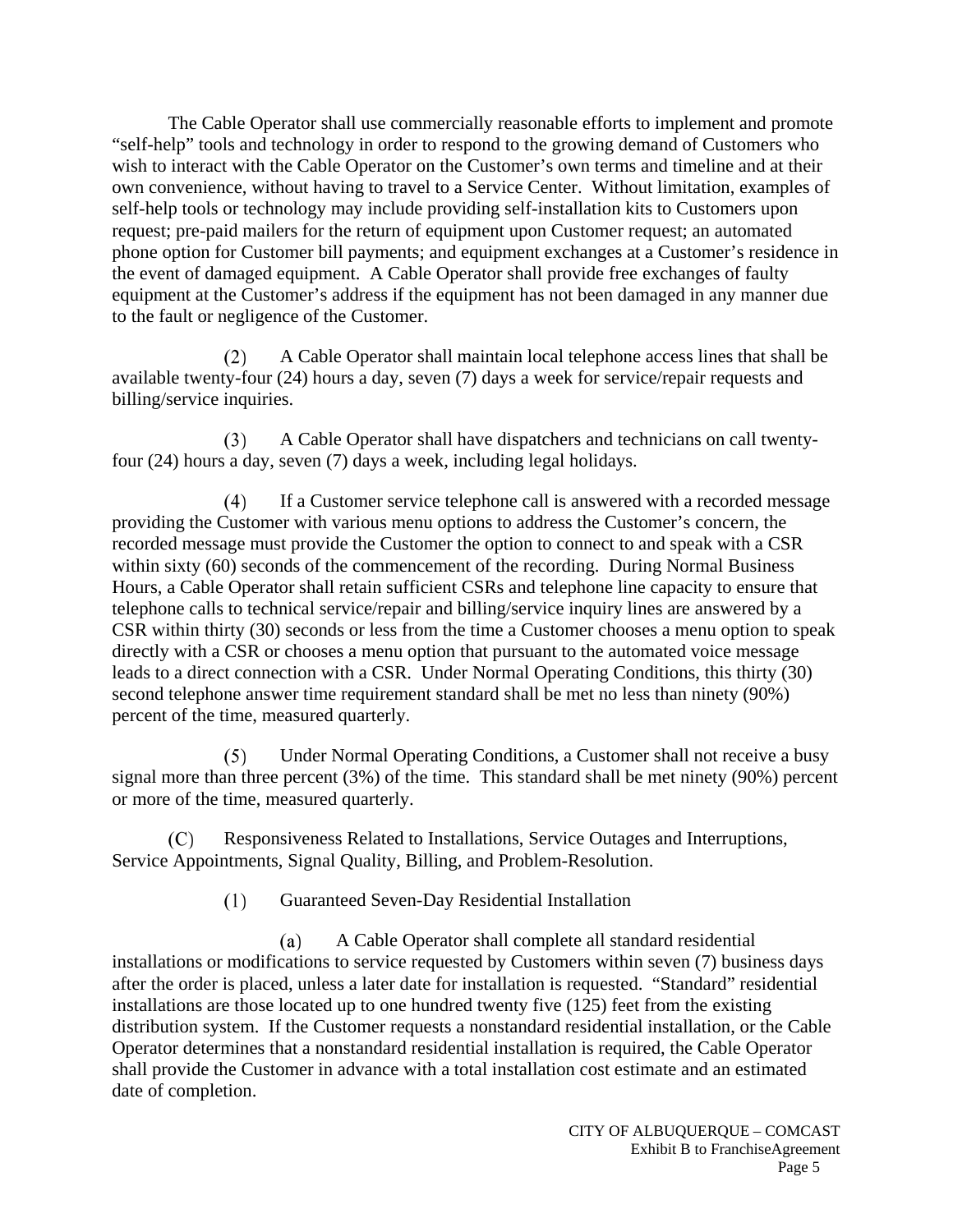All underground cable drops to the home shall be buried at a depth (b) of no less than twelve inches (12"), or such other depth as may be required by the Franchise Agreement or local code provisions, or if there are no applicable Franchise or code requirements, at such other depths as may be agreed to by the parties if other construction concerns preclude the twelve (12) inch requirement, and within no more than one calendar week from the initial installation, or at a time mutually agreed upon between the Cable Operator and the Customer.

## $(2)$ Residential Installation and Service Appointments

The "appointment window" alternatives for specific installations, (a) service calls, and/or other installation activities will be either a specific time or, at a maximum, a four (4) hour time block between the hours of 8:00 a.m. and 6:00 p.m., six (6) days per week. Notwithstanding the four (4) hour appointment window, the Cable Operator acknowledges that it currently offers a two (2) hour appointment window and may, in its sole discretion change such offering. Cable Operator and the Franchising Authority agree that the Cable Operator shall not be subject to penalties for its failure to comply with any appointment window less than four (4) hours. A Cable Operator may schedule service calls and other installation activities outside of the above days and hours for the express convenience of Customers. For purposes of this subsection "appointment window" means the period of time in which the representative of the Cable Operator must arrive at the Customer's location.

A Cable Operator may not cancel an appointment with a Customer (b) after the close of business on the business day prior to the scheduled appointment unless the Customer's issue has otherwise been resolved.

 $(c)$ If a Cable Operator is running late for an appointment with a Customer and will not be able to keep the appointment as scheduled, the Cable Operator shall take reasonable efforts to contact the customer promptly, thirty (30) minutes before the start of the appointment. The appointment will be rescheduled, as necessary, at a time that is convenient to the customer, within Normal Business Hours or as may be otherwise agreed to between the Customer and the Cable Operator.

A Cable Operator shall be deemed to have responded to a request  $(d)$ for service under the provisions of this section when a technician arrives within the agreed upon time and, if the Customer is absent when the technician arrives, the technician leaves written notification of arrival and return time and a copy of that notification is kept by the Cable Operator. In such circumstances, the Cable Operator shall contact the Customer within fortyeight (48) hours.

> $(3)$ Residential Service Outages and Other Interruptions.

In the event of system outages resulting from Cable Operator (a) equipment failure, the Cable Operator shall correct such failure within (two) 2 hours after the third ( 3rd) Customer call is received.

(b) All other Service interruptions resulting from Cable Operator equipment failure shall be corrected by the Cable Operator by the end of the next calendar day.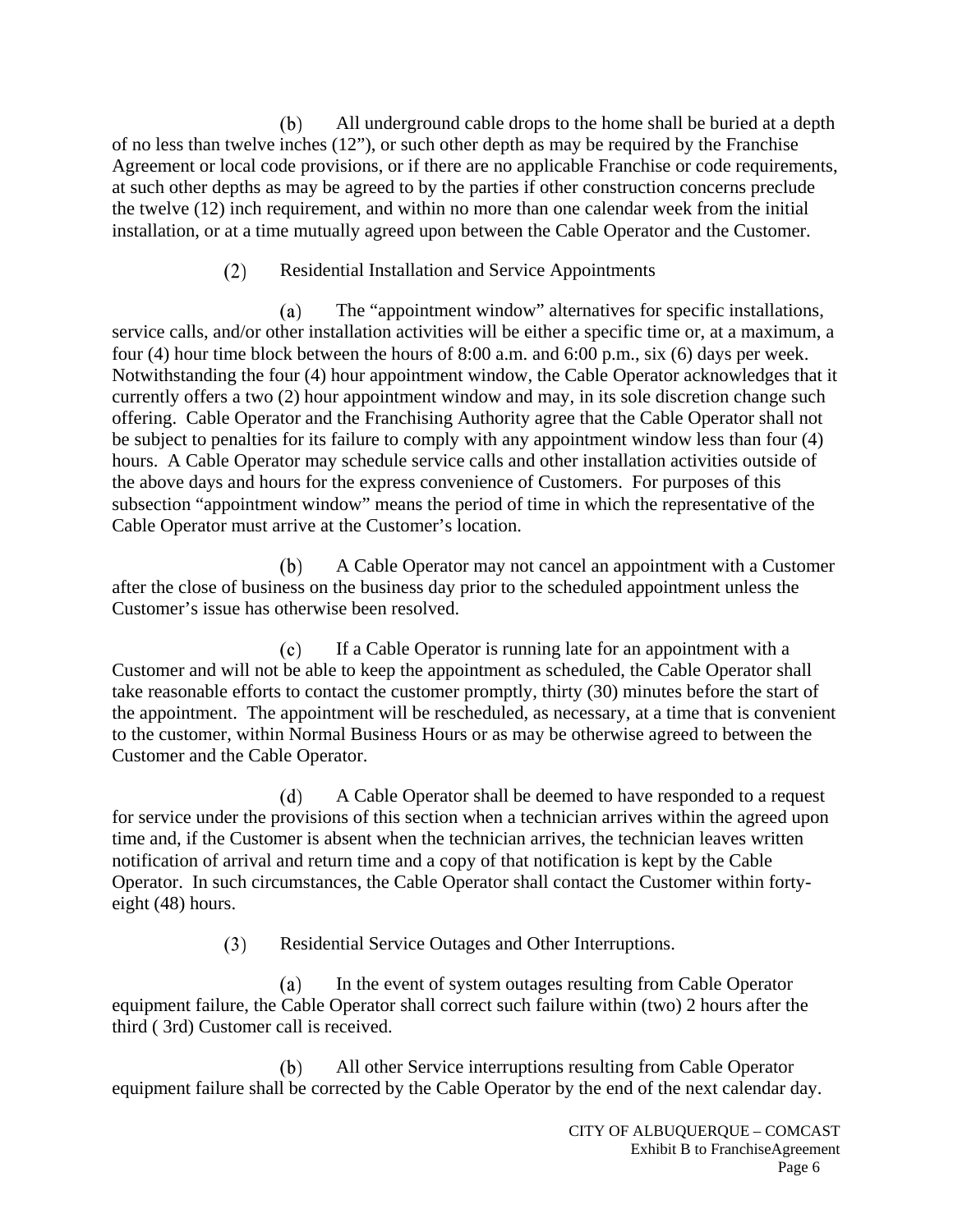#### $(c)$ Records of Complaints.

A Cable Operator shall keep an accurate and  $(i)$ comprehensive file of any complaints regarding the Cable System or its operation of the Cable System, in a manner consistent with the privacy rights of Customers, and the Cable Operator's actions in response to those complaints. These files shall remain available for viewing by the Franchising Authority during Normal Business Hours at the Cable Operator's business office and shall be retained by the Cable Operator for a period of at least three (3) years.

 $(ii)$ Upon written request, a Cable Operator shall provide the Franchising Authority an executive summary quarterly, which shall include information concerning Customer complaints referred by the Franchising Authority to the Grantee and any other requirements of a Franchise Agreement but no personally identifiable information. These summaries shall be provided within fifteen (15) days after the end of each quarter. Once a request is made, it need not be repeated, and quarterly executive summaries shall be provided by the Cable Operator until notified in writing by the Franchising Authority that such summaries are no longer required. The information and data required in this quarterly executive summary shall substantially conform to the Quarterly Executive Summary-City of Albuquerque Referred Escalated Complaints, Report Form, attached as Exhibit A to these Customer Service Standards.

Upon written request, a summary of service requests,  $(iii)$ identifying the number and nature of the requests and their disposition, shall also be completed by the Cable Operator for each quarter and submitted to the Franchising Authority by the fifteenth (15th) day of the month after each calendar quarter. Once a request is made, it need not be repeated, and quarterly summaries of service requests shall be provided by the Cable Operator until notified in Writing by the Franchising Authority that such summaries are no longer required. Complaints shall be broken out by the nature of the complaint and the type of Cable Service subject to the complaint. Quarterly reports shall substantially conform to the Quarterly Executive Summary-Escalated Complaints, Report Form, attached as Exhibit A to these Customer Service Standards.

 $(d)$ Records of Service Interruptions and Outages. A Cable Operator shall maintain records of all outages and reported Service interruptions. Such records shall indicate the type of Cable Service interrupted, including the reasons for the interruptions. A log of all service interruptions shall be maintained and provided to the Franchising Authority quarterly, upon written request, within fifteen (15) days after the end of each quarter. Such records shall be submitted to the Franchising Authority with the records identified in Section 3.  $(c)(ii)$  and  $3(c)(iii)$  above if so requested in Writing and shall be retained by the Cable Operator for a period of three (3) years.

All Cable Service outages and interruptions for any cause beyond (e) the control of the Cable Operator shall be corrected within thirty-six (36) hours, after the conditions beyond its control have been corrected.

> $(4)$ TV Reception.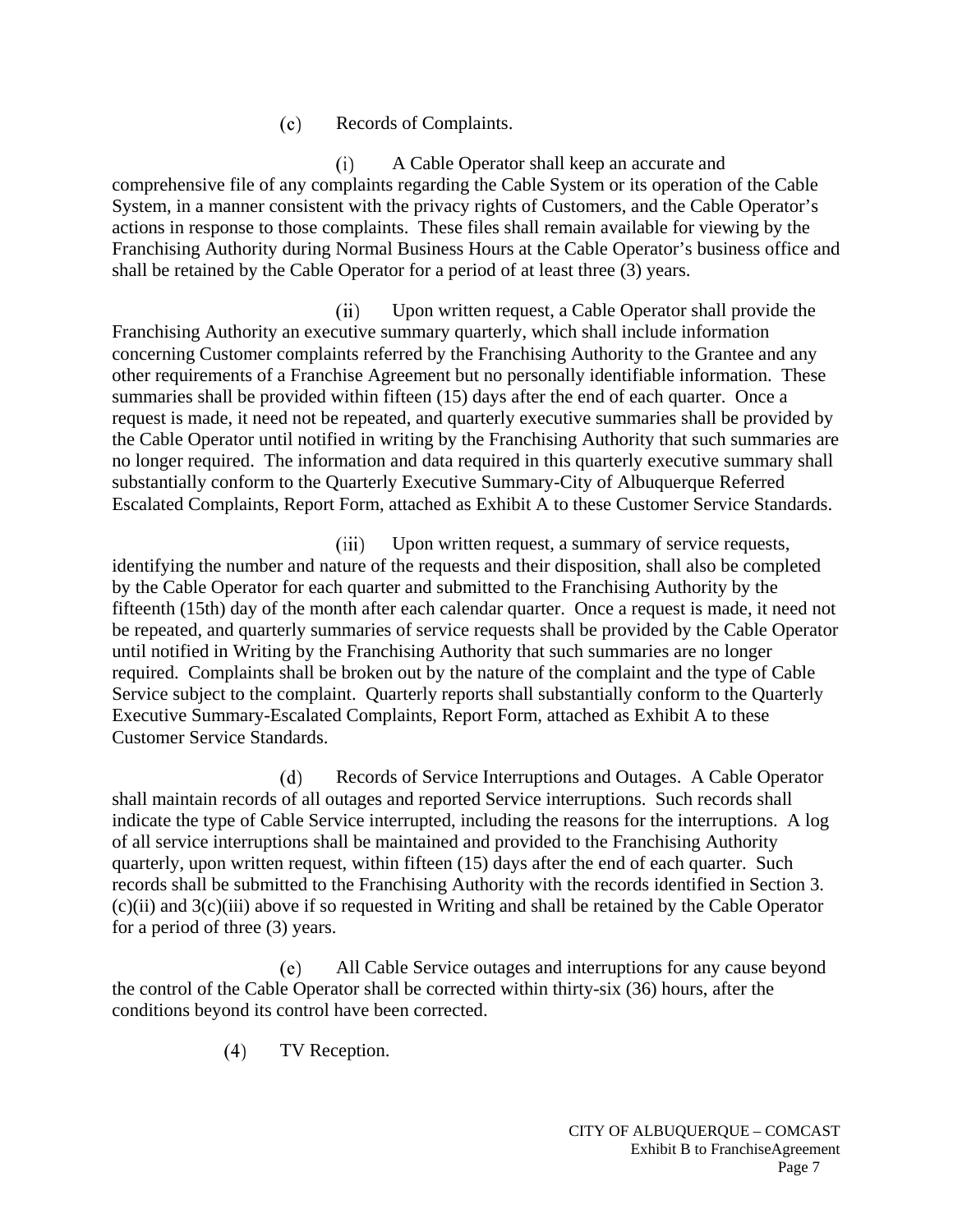A Cable Operator shall provide clear television reception that (a) meets or exceeds technical standards established by the United States Federal Communications Commission (the "FCC"). A Cable Operator shall render efficient service, make repairs promptly, and interrupt service only for good cause and for the shortest time possible. Scheduled interruptions shall be preceded by notice and shall occur during periods of minimum use of the system, preferably between midnight and six a.m. (6:00 a.m.).

(b) If a Customer experiences poor video or audio reception attributable to a Cable Operator's equipment, the Cable Operator shall:

> $(i)$ Assess the problem within one (1) day of notification;

Communicate with the Customer regarding the nature of  $(ii)$ the problem and the expected time for repair;

Complete the repair within two (2) days of assessing the  $(iii)$ problem unless circumstances exist that reasonably requires additional time.

 $(c)$ If an appointment is necessary to address any video or audio reception problem, the Customer may choose a block of time described in subsection III(C)(2) (a). At the Customer's request, the Cable Operator shall repair the problem at a later time convenient to the Customer, during Normal Business Hours or at such other time as may be agreed to by the Customer and Cable Operator. A Cable Operator shall maintain periodic communications with a Customer during the time period in which problem ascertainment and repair are ongoing so that the Customer is advised of the status of the Cable Operator's efforts to address the problem.

> $(5)$ Problem Resolution.

A Cable Operator's customer service representatives shall have the authority to provide credit for interrupted service, to waive fees, to schedule service appointments and to change billing cycles, where appropriate. Any difficulties that cannot be resolved by the CSR shall be referred to the appropriate supervisor who shall contact the Customer within four (4) hours and resolve the problem within forty eight (48) hours or within such other time frame as is acceptable to the Customer and the Cable Operator.

> $(6)$ Billing, Credits, and Refunds.

(a) Rates, prices and rate increases for services shall be billed in strict compliance with these standards and federal and state laws, including but not limited to: the customer service obligations found at 47 C.F.R. Section 76.309; the notice requirements found at 47 C.F.R. Sections 76-1601 through 76.1630 and in these Standards; Negative Option Billing protections found at 47 C.F.R. Section 76.981; and prohibitions of unfair trade practices found in state and federal law and guides against bait advertising found at 16 C.F.R. Part 238, as applicable.

In addition to other options for payment of a Customer's service (b) bill, a Cable Operator shall make available a telephone payment option where a Customer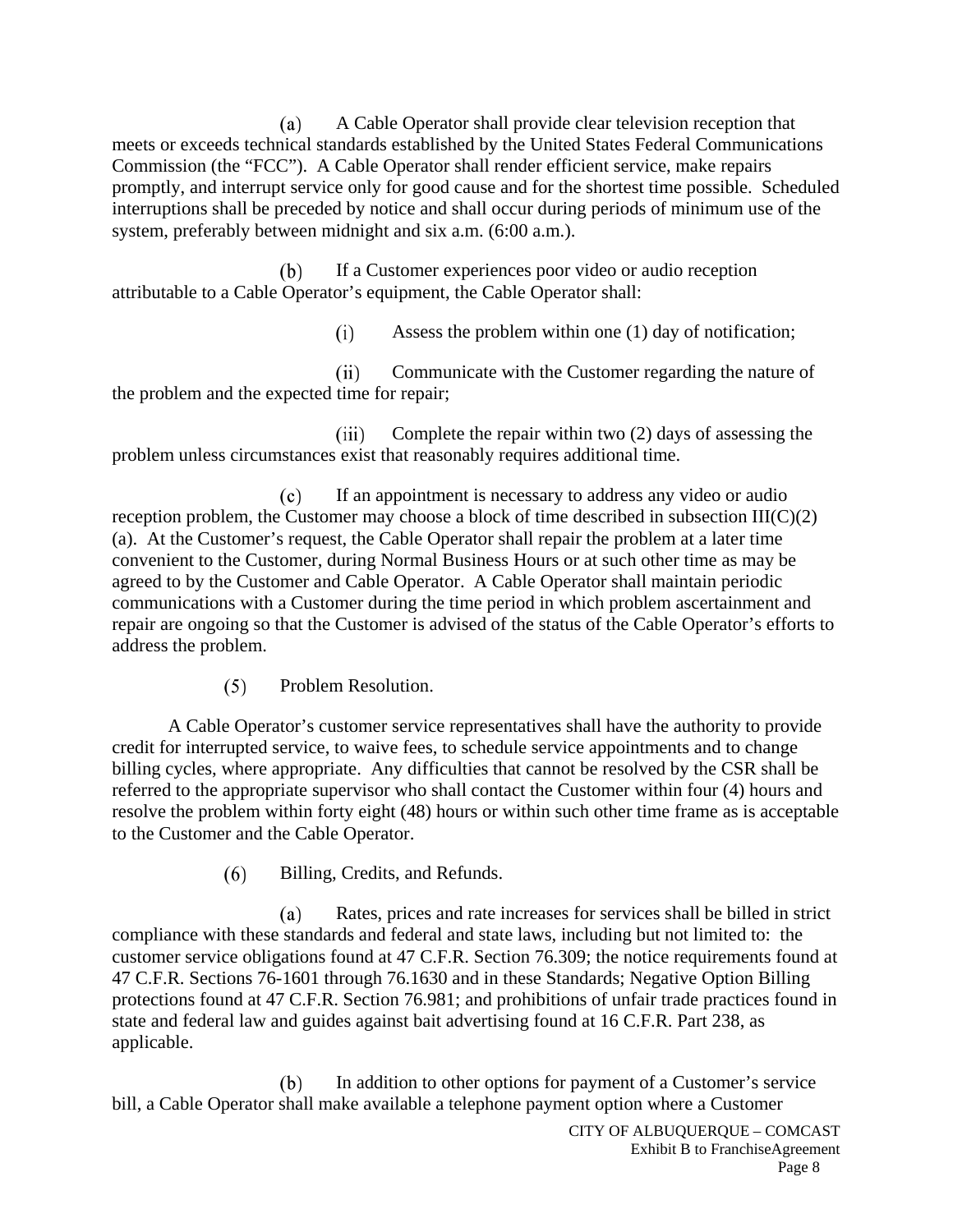without account irregularities can enter payment information through an automated system without the necessity of speaking to a CSR.

Customers shall have at least twenty (20) days from the statement  $(c)$ billing date until the payment due date which shall be listed on Customer bills. Customers with delinquent accounts may receive a bill that shows prior amounts billed as past due; however, the current portion of that bill shall not be considered delinquent until twenty (20) days from the date of the statement billing date have elapsed. If a Customer's service bill is not paid within that period of time, the Cable Operator may apply an administrative fee to the Customer's account. Upon request from the Franchising Authority, the Cable Operator shall supply information disclosing the average costs incurred by the Cable Operator in attempting to collect the past-due payment in accordance with Applicable Law. If the Customer's service bill is not paid within forty-five (45) days of the beginning date of the applicable service period, the Cable Operator may perform a "soft" disconnect of the Customer's service. If a Customer's service bill is not paid within fifty-two (52) days of the beginning date of the applicable service period, the Cable Operator may disconnect the Customer's service, provided it has provided two (2) weeks' notice to the Customer that such disconnection may result, which notice must include a notice of the Customer's right to cure the delinquency and provided that the Cable Operator and Customer have not entered into any settlement agreement for the payment of undisputed arrearages.

 $(d)$ The Cable Operator shall issue a credit or refund to a Customer within 30 days after determining the Customer's entitlement to a credit or refund.

Whenever the Cable Operator offers any promotional or specially (e) priced service(s), its promotional materials shall clearly identify and explain the specific terms of the promotion, including but not limited to the manner in which any payment credit will be applied, the number of months during which the promotional rates will apply, and notice that the Customer's rates may increase at the time the promotion expires.

> $(7)$ Treatment of Property.

To the extent that a Franchise Agreement does not contain the following procedures for treatment of property, Operator shall comply with the procedures set forth in this Section.

A Cable Operator shall keep tree trimming to a minimum; trees (a) and shrubs or other landscaping that are damaged by a Cable Operator, any employee or agent of a Cable Operator during installation or construction shall be restored to their prior condition or replaced within seven (7) days unless seasonal conditions require a longer time, in which case such restoration or replacement shall be made within seven (7) days after conditions permit. Trees and shrubs on private property shall not be removed without the prior permission of the owner or legal tenant of the property on which they are located. This provision shall be in addition to and shall not supersede any requirement in any franchise agreement.

 $(b)$ A Cable Operator shall at its own cost and expense, and in a manner approved by the property owner and the Franchising Authority, restore any private property to as good condition as before the work causing such disturbance was initiated. A Cable Operator shall repair, replace or compensate a property owner for any damage resulting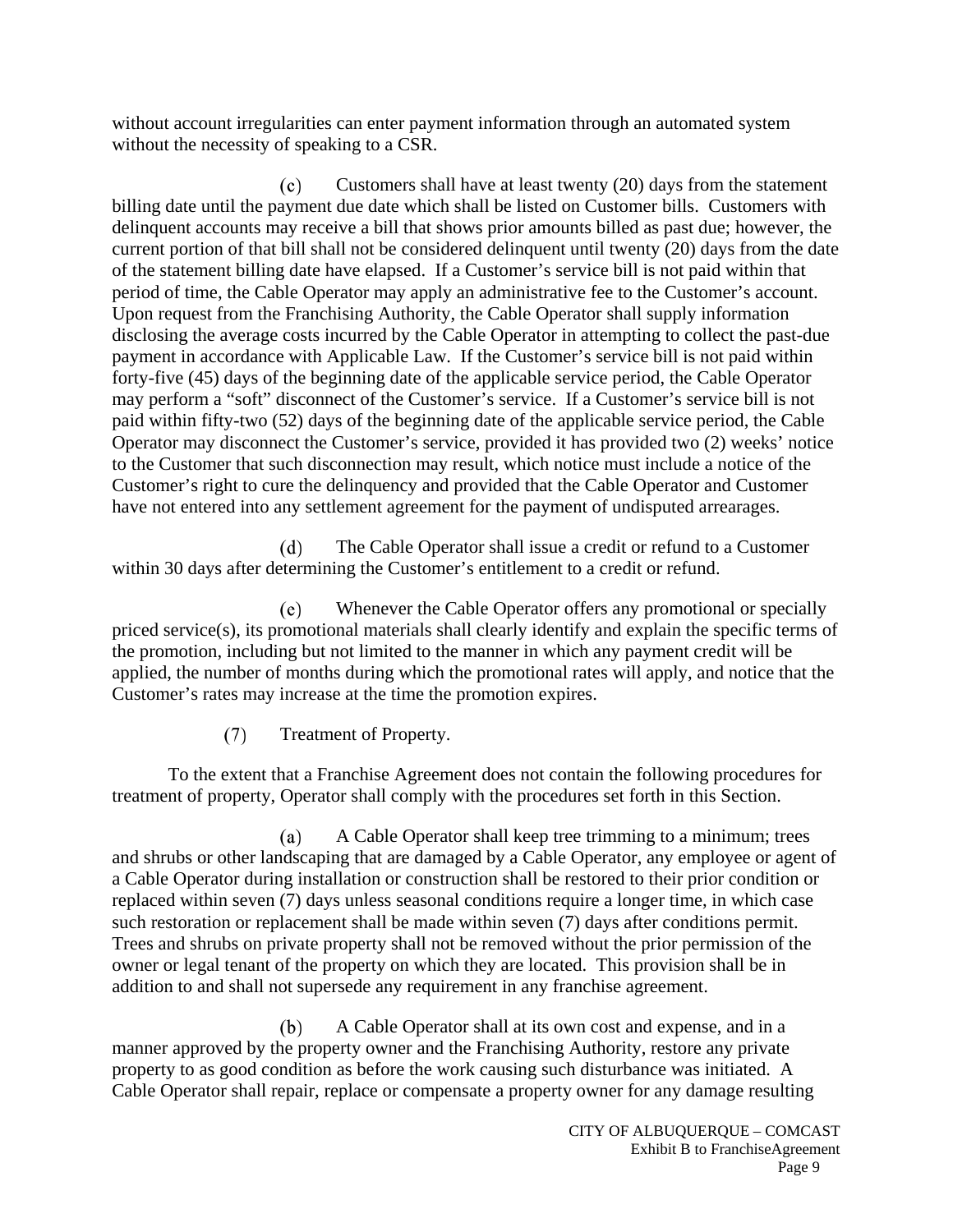from the Cable Operator's installation, construction, service or repair activities. If compensation is requested by the customer for damage caused by any Cable Operator activity, the Cable Operator shall reimburse the property owner one hundred percent (100%) of the actual cost of the damage.

Except in the case of an emergency involving public safety or  $(c)$ service interruption to a large number of customers, a Cable Operator shall give reasonable notice to property owners or legal tenants prior to entering upon private premises, and the notice shall specify the work to be performed; provided that in the case of construction operations such notice shall be delivered or provided at least twenty-four (24) hours prior to entry, unless such notice is waived by the customer. For purposes of this subsection, "reasonable notice" shall be considered:

For pedestal installation or similar major construction,

seven (7) days.

 $(ii)$ For routine maintenance, such as adding or dropping service, tree trimming and the like, reasonable notice given the circumstances. Unless a Franchise Agreement has a different requirement, reasonable notice shall require, at a minimum, prior notice to a property owner or tenant before entry is made onto that person's property.

 $(iii)$ For emergency work a Cable Operator shall attempt to contact the property owner or legal tenant in person and shall leave a door hanger notice in the event personal contact is not made. Door hangars must describe the issue and provide contact information where the property owner or tenant can receive more information about the emergency work.

Nothing herein shall be construed as authorizing access or entry to private property or any other property where such right to access or entry is not otherwise provided by law.

Cable Operator personnel shall clean all areas surrounding any  $(d)$ work site and ensure that all cable materials have been disposed of properly.

(D) Services for Customers with Disabilities.

 $(i)$ 

 $(1)$ For any customer with a disability, a Cable Operator shall deliver and pick up equipment at customers' homes at no charge unless the malfunction was caused by the actions of the customer. In the case of malfunctioning equipment, the technician shall provide replacement equipment, hook it up and ensure that it is working properly, and shall return the defective equipment to the Cable Operator.

A Cable Operator shall provide either TTY, TDD, TYY, VRS service or  $(2)$ other similar service that is in compliance with the Americans With Disabilities Act and other Applicable Law, with trained operators who can provide to any hearing-impaired Customer, at no charge, every type of assistance rendered by the Cable Operator's customer service representatives. A Cable Operator shall provide use of a remote control unit to mobility-impaired Customers (if disabled, in accordance with subsection (D)(3)).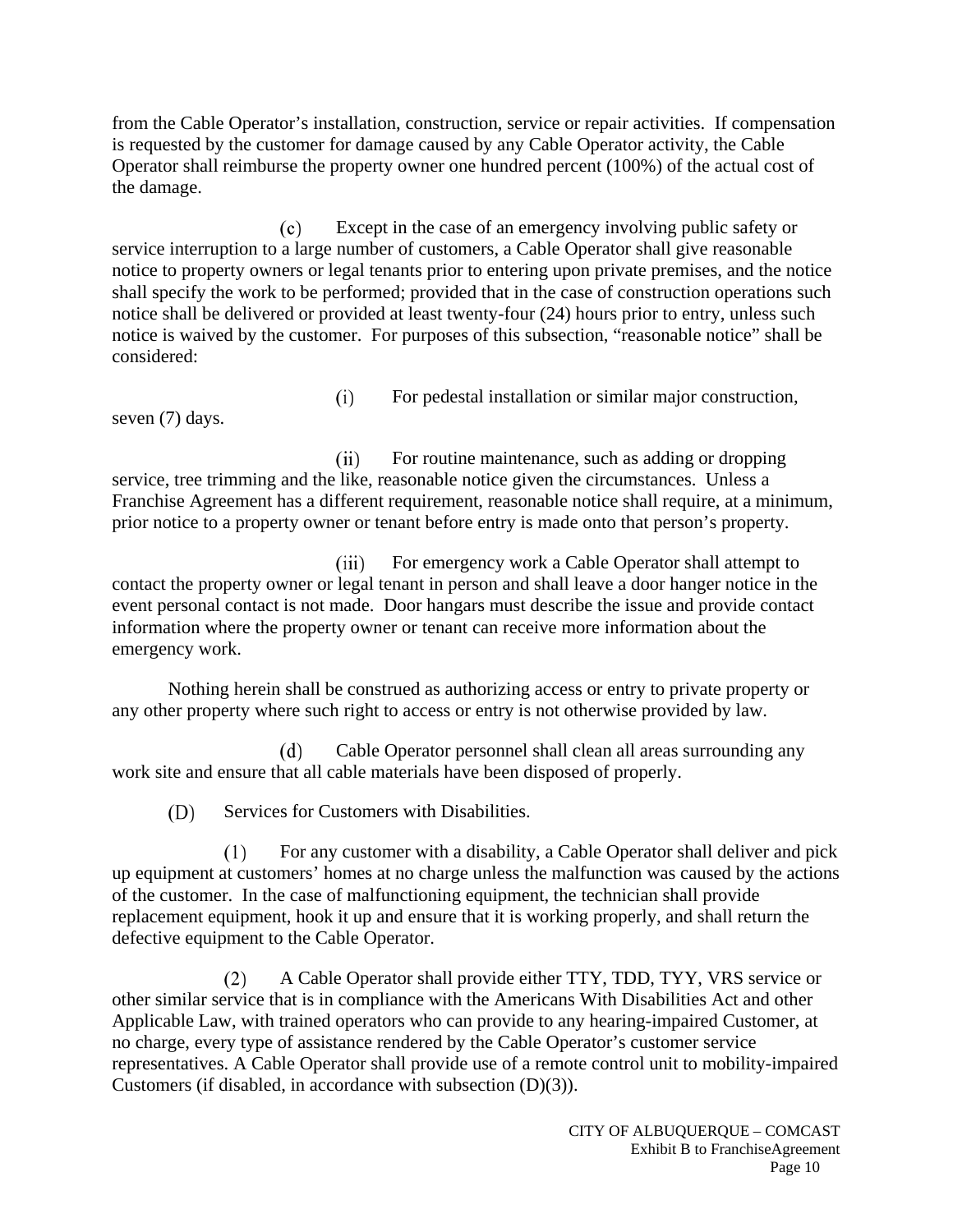Any Customer with a disability may request the special services described  $(3)$ above by providing a Cable Operator with a letter from the Customer's physician stating the need, or by making the request to the Cable Operator's installer or service technician where the need for the special services can be visually confirmed.

Cable Services Information and Notice. (E)

 $(1)$ Information and Notice at the Start of Services. Upon the start of service, at least annually, and at any time a Customer or prospective Customer may request, a Cable Operator shall provide the following information in clear, concise written form, including on the Cable Operator's website (and in Spanish when requested by the Customer):

Products and services offered by the Cable Operator, including its (a) channel lineup for each tier of service and the effective date of the lineup;

The Cable Operator's complete range of service options and the (b) prices for these services including rates by tier, bundled packages, equipment rentals, late fees, broadcast TV fee, regional sports fee, service protection plan fees, other miscellaneous fees and the effective date of the rates for such prices and fees.;

The Cable Operator's billing, collection and disconnection  $(c)$ policies, including a sample bill;

The Cable Operator's policies on installation, maintenance, and  $(d)$ repairs; instruction on how to use the Cable Service; and any equipment education program information as mandated by the FCC;

(e) All applicable complaint procedures, including complaint forms and the telephone numbers and mailing addresses of the Cable Operator and the FCC;

> $(f)$ Use and availability of parental control/lock-out device;

 $(g)$ Special services for Customers with disabilities; and

Days, times of operation, and locations of the service centers (h)

 $(2)$ Access to Standards. Within sixty (60) days after written request from the Franchising Authority, Grantee shall place the Franchising Authority's phone number and/or website URL on its Customers' bills to identify where a Customer may call to address escalated complaints or obtain a copy of these Standards.

If acceptable to a Customer, Cable Operator may fulfill Customer requests for any of the information listed in this Section by making the requested information available electronically, such as on a website or by electronic mail.

Termination of Services. In the event of a customer-initiated termination,  $(3)$ the Cable Operator shall provide Customers who are terminating services with written instructions on how to return company equipment with conspicuous notice that if the equipment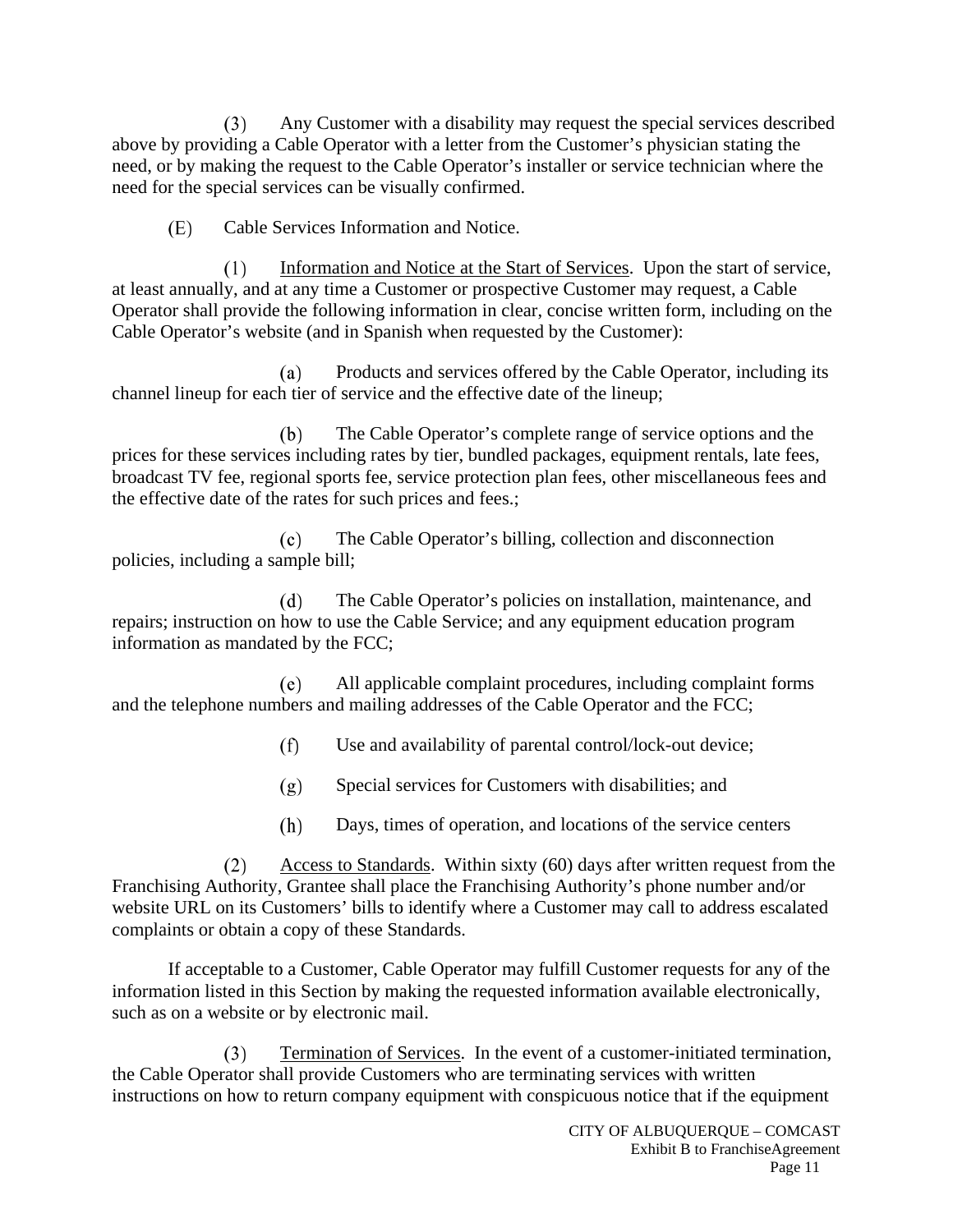is not returned within ten (10) days from the receipt of these instructions, the Customer may be responsible for equipment charges after the termination date. In the event of a company-initiated disconnection, the Cable Operator shall not disconnect service for non-payment of a delinquent account unless it delivers a notice of the right to cure the delinquency.

Annual Customer Reviews with Franchising Authority. Upon written  $(4)$ request, a Cable Operator shall meet annually with the Franchising Authority to review the format of the Cable Operator's bills to Customers. Whenever the Cable Operator makes substantial changes to its billing format, it will contact the Franchising Authority at least thirty (30) days prior to the time such changes are to be effective in order to inform the Franchising Authority of such changes.

 $(5)$ Copies. Copies of notices provided to the Customer in accordance with subsection 5 below shall be filed (by fax or email acceptable) concurrently with the Franchising Authority.

Changes in Rates and Services. A Cable Operator shall provide  $(6)$ Customers with written notification of any change in rates for nondiscretionary Cable Services, for service tier changes that result in a deletion of programming from a Customer's service tier, and changes in channel positions at least thirty (30) days before the effective date of change where such changes are within the Cable Operator's control. For purposes of this subsection, "nondiscretionary" means the subscribed tier and any other Cable Services that a Customer has subscribed to at the time the change in rates is announced by the Cable Operator. For rate changes, written notice shall include the precise amount of the change; the cause of the rate change; and options for changing services; and for channel changes, written notice shall include separate identification of the channels added or deleted.

 $(7)$ Basic Tier Availability. The Cable Operator shall include the availability of basic tier services in information made available to current or prospective Customers. The Cable Operator shall also provide the Franchising Authority with its Schedule of Cable Services and Rates whenever the Schedule has changed, but at least an annually if the Cable Operator has not implemented new rates within the year, and the effective date of any new rates. The Franchising Authority will post the Schedule of Services and Rates with the effective date of each of the Rates on the Franchising Authority's cable television services webpages.

All officers, agents, and employees of the Cable Operator or its  $(8)$ Contractors or Subcontractors who are in personal contact with Customers and/or when working on public property shall wear on their outer clothing identification cards bearing their name and photograph and identifying them as representatives of the Cable Operator. The Cable Operator shall account for all identification cards at all times. Every vehicle of the Cable Operator shall be clearly visually identified to the public as working for the Cable Operator. Whenever a Cable Operator work crew is in personal contact with Customers or public employees, a supervisor must be able to communicate clearly with the Customer or public employee. Every vehicle of a Subcontractor or Contractor shall be labeled with the name of the Contractor and further identified as contracting or subcontracting for the Cable Operator.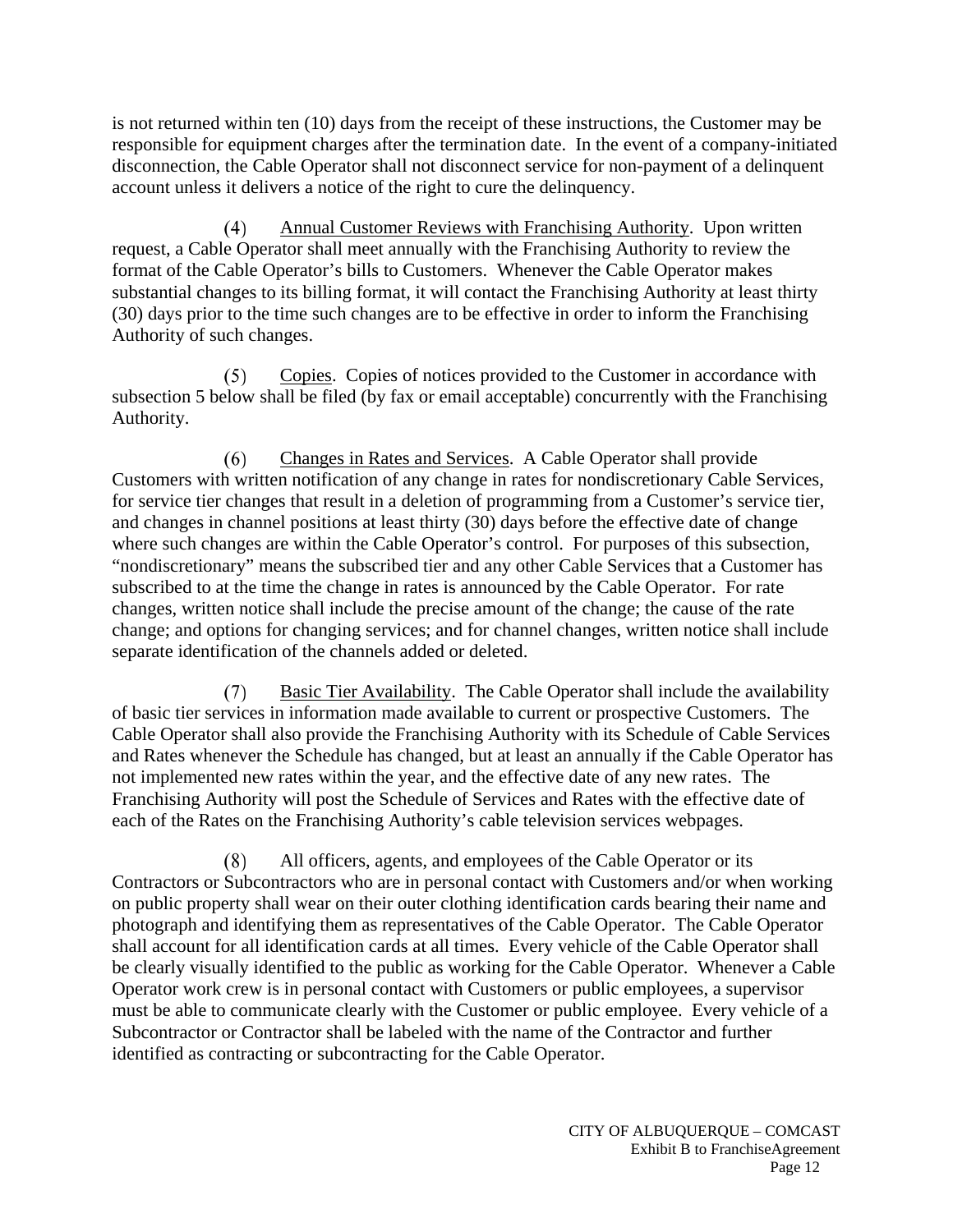Each CSR, technician or employee of the Cable Operator in contact with a  $(9)$ Customer shall state the estimated cost of the service, repair, or installation orally prior to delivery of the service or before any work is performed, and shall provide the Customer with an oral statement of the total charges before terminating the telephone call or before leaving the location at which the work was performed. A written estimate of the charges shall be provided to the Customer before the actual work is performed.

#### $(F)$ Customer Privacy.

Cable Customer Privacy. In addition to complying with the requirements  $(1)$ in this subsection, a Cable Operator shall fully comply with all obligations under 47 U.S.C. Section 551.

#### $(2)$ Collection and Use of Personally Identifiable Information.

A Cable Operator shall not use the Cable System to collect, (a) monitor or observe Personally Identifiable Information without the prior affirmative written or electronic consent of the Customer unless and only to the extent that such information is: (i) used to detect unauthorized reception of cable communications, or (ii) necessary to render a Cable Service or Other Service provided by the Cable Operator to the Customer and as otherwise authorized by Applicable Law.

(b) A Cable Operator shall take such actions as are necessary using then-current industry standard practices to prevent any Affiliate from using the facilities of the Cable Operator in any manner, including but not limited to sending data or other signals through such facilities, to the extent such use will permit an Affiliate unauthorized access to Personally Identifiable Information on equipment of a Customer (regardless of whether such equipment is owned or leased by the Customer or provided by a Cable Operator) or on any of the facilities of the Cable Operator that are used in the provision of Cable Service. This subsection  $(F)(2)(b)$ shall not be interpreted to prohibit an Affiliate from obtaining access to Personally Identifiable Information to the extent otherwise permitted by this subsection (F).

 $(c)$ A Cable Operator shall take such actions as are necessary using then-current industry standard practices to prevent a person or entity (other than an Affiliate) from using the facilities of the Cable Operator in any manner, including but not limited to sending data or other signals through such facilities, to the extent such use will permit such person or entity unauthorized access to Personally Identifiable Information on equipment of a Customer (regardless of whether such equipment is owned or leased by the Customer or provided by a Cable Operator) or on any of the facilities of the Cable Operator that are used in the provision of Cable Service.

Disclosure of Personally Identifiable Information. A Cable Operator shall  $(3)$ not disclose Personally Identifiable Information without the prior affirmative written or electronic consent of the Customer, unless otherwise authorized by Applicable Law.

A minimum of thirty (30) days prior to making any disclosure of (a) Personally Identifiable Information of any Customer for any Non-Cable related purpose as provided in this subsection (F)(3)(a) where such Customer has not previously been provided the CITY OF ALBUQUERQUE – COMCAST Exhibit B to FranchiseAgreement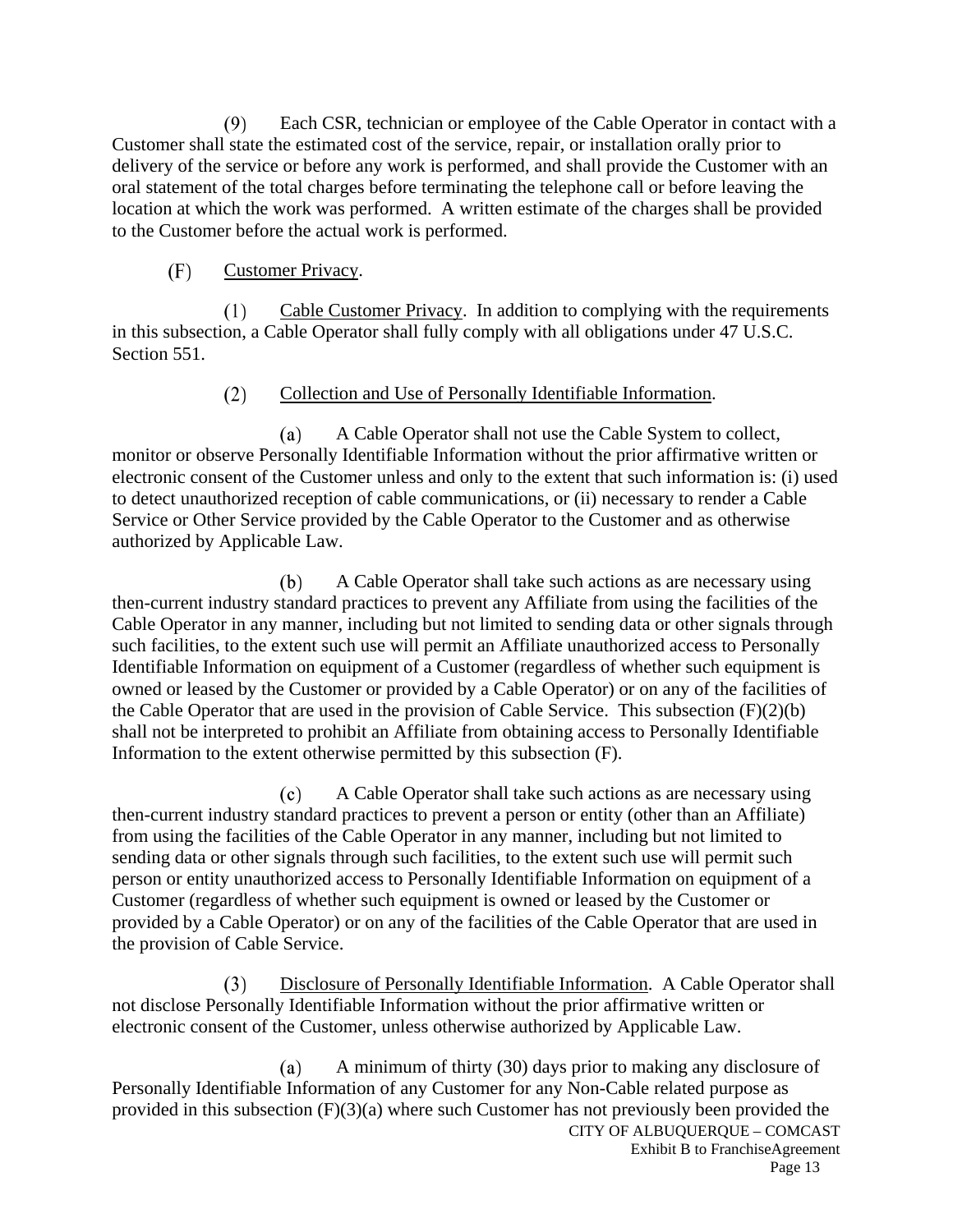notice and choice provided for in subsection  $III(F)(9)$ , the Cable Operator shall notify each Customer (that the Cable Operator intends to disclose information about) of the Customer's right to prohibit the disclosure of such information for Non-Cable related purposes. The notice to Customers may refer the Customer to his or her options to state a preference for disclosure or nondisclosure of certain information, as provided in subsection III(F)(9).

(b) A Cable Operator may disclose Personally Identifiable Information only to the extent that it is necessary to render or conduct a legitimate business activity related to, a Cable Service or Other Service provided by the Cable Operator to the Customer.

 $(c)$ To the extent authorized by Applicable Law, a Cable Operator may disclose Personally Identifiable Information pursuant to a subpoena, court order, warrant or other valid legal process authorizing such disclosure.

 $(4)$ Access to Information. Any Personally Identifiable Information collected and maintained by a Cable Operator shall be made available for Customer examination within thirty (30) days of receiving a request by a Customer to examine such information about himself or herself at the local offices of the Cable Operator or other convenient place within the Franchising Authority designated by the Cable Operator, or electronically such as over a website. Upon a reasonable showing by the Customer that such Personally Identifiable Information is inaccurate, a Cable Operator shall correct such information.

#### $(5)$ Privacy Notice to Customers.

A Cable Operator shall annually mail or provide a separate, written  $(a)$ or electronic copy of the privacy statement to Customers consistent with 47 U.S.C. Section 551(a)(1) and shall provide the Customer a copy of such statement at the time the Cable Operator enters into an agreement with the Customer to provide Cable Service. The written notice shall be in a clear and conspicuous format, which at a minimum shall be in a comparable font size to other general information provided to Customers about their account as it appears on either paper or electronic Customer communications.

(b) In or accompanying the statement required by subsection  $(F)(5)(a)$ , a Cable Operator shall state substantially the following message regarding the disclosure of Customer information: "Unless a Customer affirmatively consents electronically or in Writing to the disclosure of personally identifiable information, any disclosure of personally identifiable information for purposes other than to the extent necessary to render, or conduct a legitimate business activity related to, a Cable Service or Other Service, is limited to:

Applicable Law.

 $(i)$ "Disclosure pursuant to valid legal process authorized by

"Disclosure of the name and address of a Customer  $(ii)$ subscribing to any general programming tiers of service and other categories of Cable Services provided by the Cable Operator that do not directly or indirectly disclose: (A) A Customer's extent of viewing of a Cable Service or Other Service provided by the Cable Operator; (B) The extent of any other use by a Customer of a Cable Service; (C) The nature of any transactions made by a Customer over the Cable System; or (D) The nature of programming that a Customer CITY OF ALBUQUERQUE – COMCAST

Exhibit B to FranchiseAgreement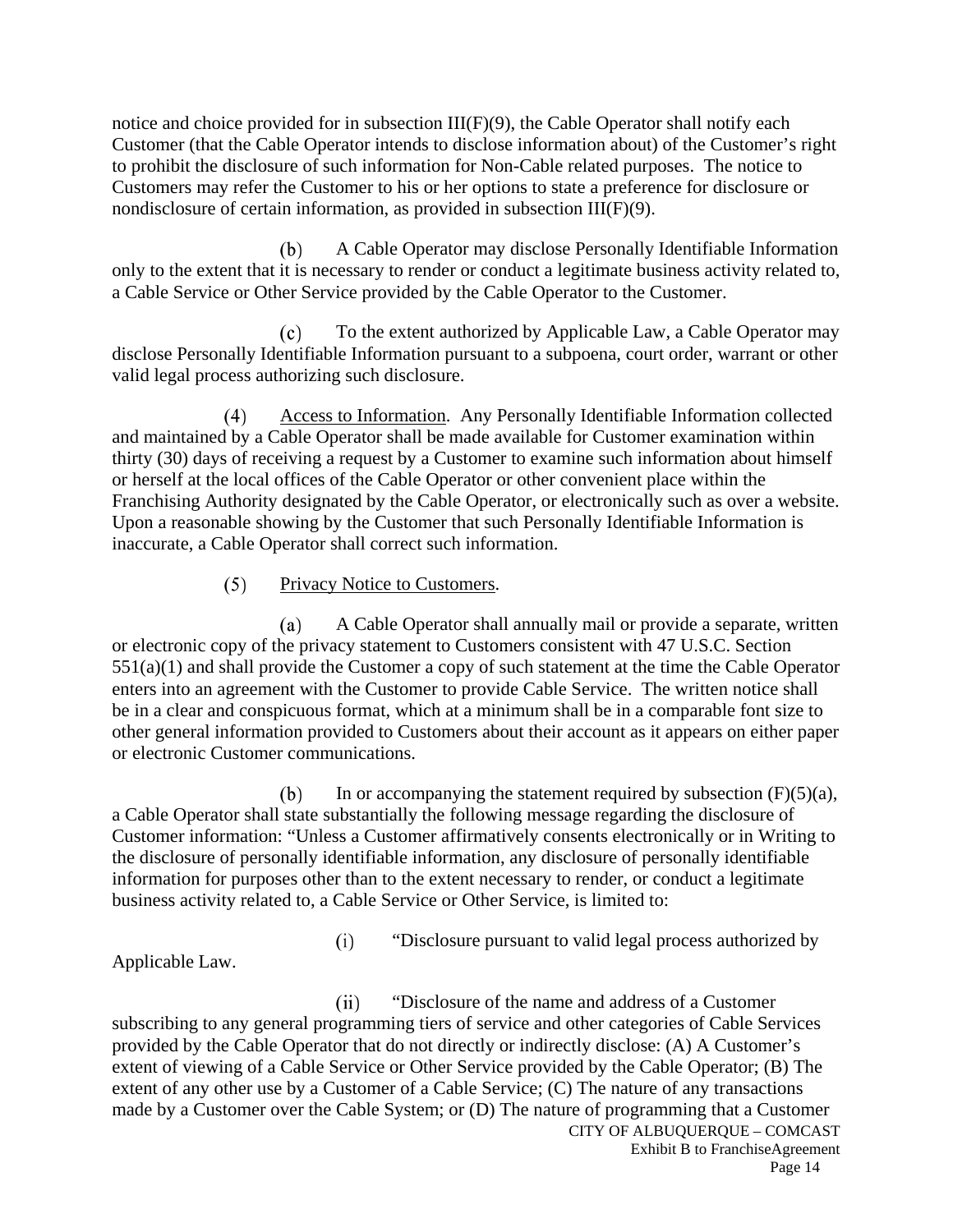subscribes to or views (i.e., a Cable Operator may only disclose the fact that a person subscribes to a general tier of service, or a package of channels with the same type of programming), provided that with respect to the nature of websites subscribed to or viewed, these are limited to websites accessed by a Customer in connection with programming available from their account for Cable Services."

The notice shall also inform the Customers of their right to prohibit the disclosure of their names and addresses in accordance with subsection (F) (3). If a Customer exercises his or her right to prohibit the disclosure of name and address as provided in subsection (F)(3) or this subsection, such prohibition against disclosure shall remain in effect unless and until the Customer subsequently changes their disclosure preferences as described in subsection (F)(9) below.

Privacy Reporting Requirements. The Cable Operator shall include in its  $(6)$ regular periodic reports to the Franchising Authority required by its Franchise Agreement information summarizing:

 $(a)$ The type of Personally Identifiable Information that was actually collected or disclosed by Cable Operator during the reporting period.

For each type of Personally Identifiable Information collected or (b) disclosed, a statement from an authorized representative of the Cable Operator certifying that the Personally Identifiable Information collected or disclosed was: (A) collected or disclosed to the extent Necessary to render or conduct a legitimate business activity related to a Cable Service or Other Service provided by the Cable Operator; (B) used to the extent Necessary to detect unauthorized reception of cable communications: (C) disclosed pursuant to valid legal process authorized by Applicable Law; or (D) a disclosure of Personally Identifiable Information of particular subscribers, but only to the extent affirmatively consented to by such subscribers in Writing or electronically, or as otherwise authorized by Applicable Law.

 $(c)$ The standard industrial classification (SIC) codes or comparable identifiers pertaining to any entities to whom such Personally Identifiable Information was disclosed, except that a Cable Operator need not provide the name of any court or governmental entity to which such disclosure was made pursuant to valid legal process authorized by Applicable Law.

 $(d)$ The general measures that have been taken to prevent the unauthorized access to Personally Identifiable Information by a person other than the Customer or the Cable Operator. A Cable Operator shall meet with Franchising Authority if requested to discuss technology used to prohibit unauthorized access to Personally Identifiable Information by any means.

Nothing in this subsection III(F) shall be construed to prevent the  $(7)$ Franchising Authority from obtaining Personally Identifiable Information to the extent not prohibited by Section 631 of the Communications Act, 47 U.S.C. Section 551, and Applicable Laws.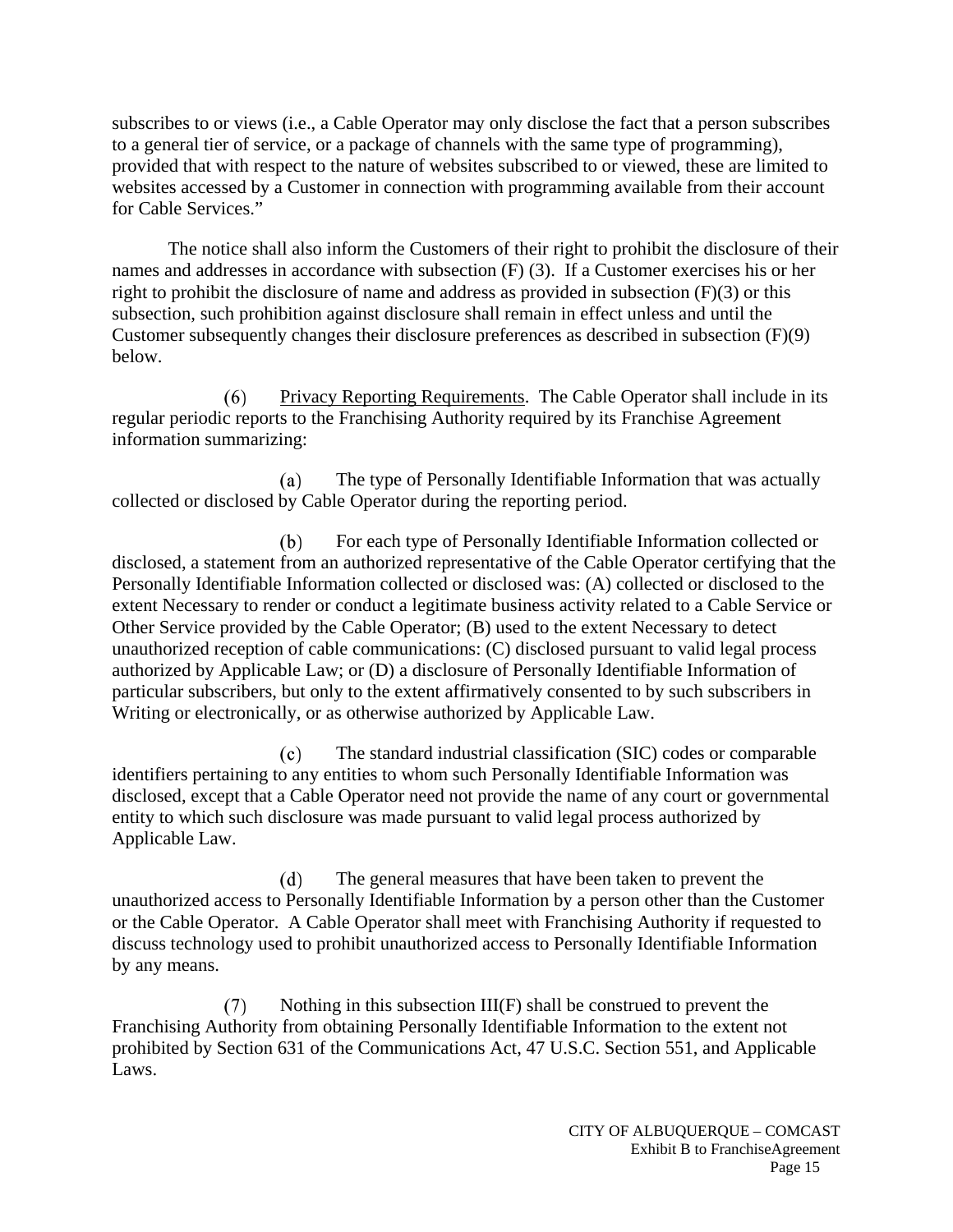$(8)$ Destruction of Personally Identifiable Information. A Cable Operator shall destroy any Personally Identifiable Information if the information is no longer necessary for the purpose for which it was collected and there are no pending requests or orders for access to such information under subsection 4 of this subsection III(F), pursuant to a court order or other valid legal process, or pursuant to Applicable Law.

 $(9)$ Notice and Choice for Customers. The Cable Operator shall at all times make available to Customers one or more methods for Customers to use to prohibit or limit disclosures, or permit or release disclosures, as provided for in this subsection III(F). These methods may include, for example, online website "preference center" features, automated tollfree telephone systems, live toll-free telephone interactions with customer service agents, inperson interactions with customer service personnel, regular mail methods such as a postage paid, self-addressed post card, an insert included with the Customer's monthly bill for Cable Service, the privacy notice specified in subsection  $III(F)(5)$ , or such other comparable methods as may be provided by the Cable Operator. Website "preference center" features shall be easily identifiable and navigable by Customers and shall be in a comparable size font as other billing information provided to Customers on a Cable Operator's website. A Customer who provides the Cable Operator with permission to disclose Personally Identifiable Information through any of the methods offered by a Cable Operator shall be provided follow-up notice, no less than annually, of the Customer's right to prohibit these disclosures and the options for the Customer to express his or her preference regarding disclosures. Such notice shall, at a minimum, be provided by an insert in the Cable Operator's bill (or other direct mail piece) to the Customer or a notice or message printed on the Cable Operator's bill to the Customer, and on the Cable Operator's website when a Customer logs in to view his or her Cable Service account options. The form of such notice shall also be provided on an annual basis to the Franchising Authority. These methods of notification to Customers may also include other comparable methods as submitted by the Cable Operator and approved by the Franchising Authority, in its reasonable discretion.

#### Safety. (G)

A Cable Operator shall install and locate its facilities, Cable System, and equipment in compliance with all federal, state, local, and company safety standards, and in such manner as shall not unduly interfere with or endanger persons or property. Whenever a Cable Operator receives notice that an unsafe condition exists with respect to its equipment, the Cable Operator shall investigate such condition immediately and shall take such measures as are necessary to remove or eliminate any unsafe condition.

Cancellation of New Services. (H)

In the event that a new Customer requests installation of Cable Service and is dissatisfied with their initial Cable Service, and provided that the Customer so notifies the Cable Operator of their dissatisfaction within thirty (30) days of initial installation, then such Customer can request disconnection of Cable Service within thirty (30) days of initial installation, and the Cable Operator shall provide a credit to the Customer's account consistent with this Section. The Customer will be required to return all equipment in good working order; provided such equipment is returned in such order, then the Cable Operator shall refund the monthly recurring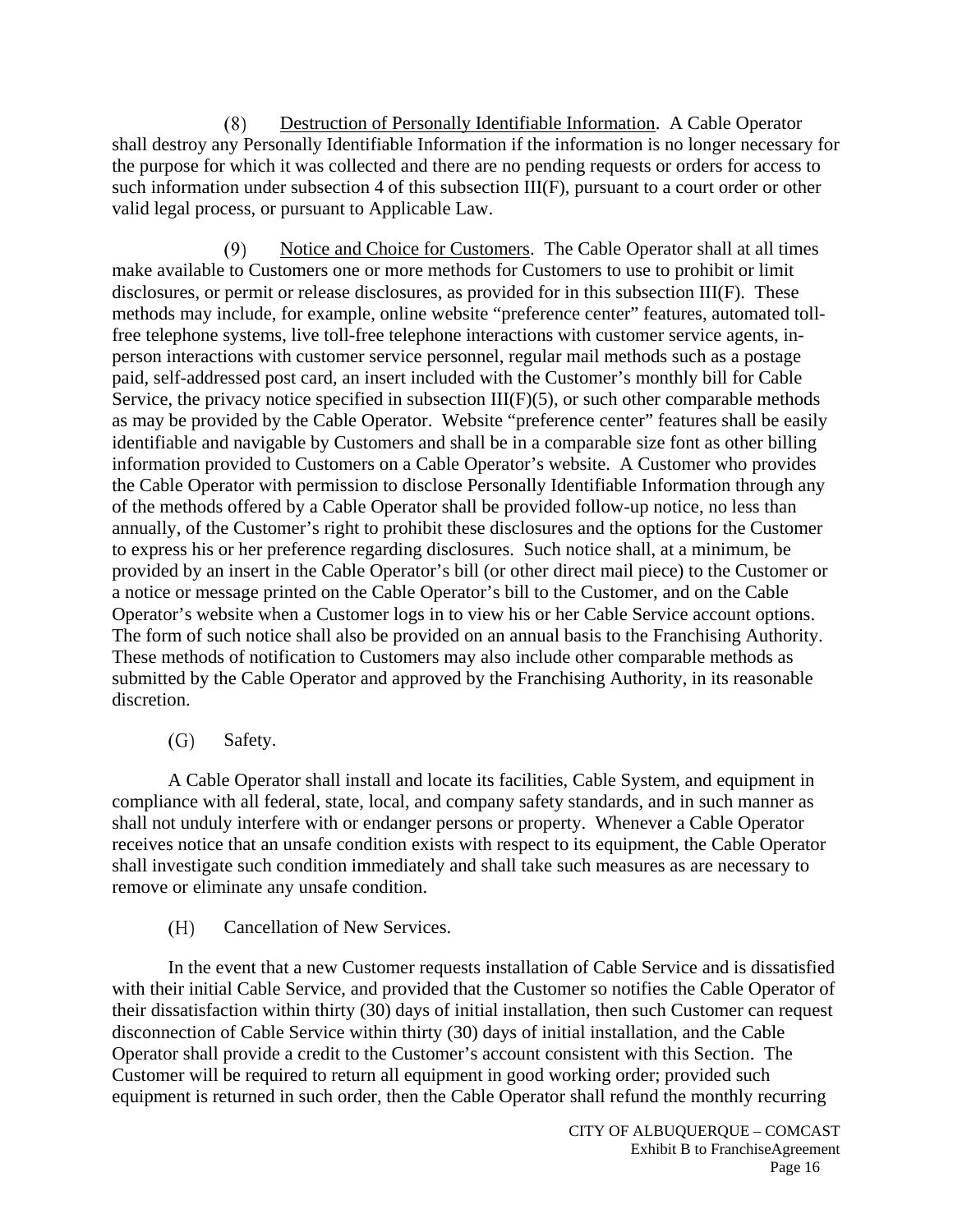fee for the new Customer's first thirty (30) days of Cable Service and any charges paid for installation. This provision does not apply to existing Customers who request upgrades to their Cable Service, to discretionary Cable Service such as PPV or movies and/or other video content purchased and viewed On Demand, or to Customer moves and/or transfers of Cable Service. The service credit shall be provided in the next billing cycle.

## IV. **COMPLAINT PROCEDURE**

## $(A)$ Complaints to a Cable Operator.

A Cable Operator shall establish written procedures for receiving, acting  $(1)$ upon, and resolving Customer complaints and crediting Customer accounts and shall have such procedures printed and disseminated at the Cable Operator's sole expense, consistent with Section  $III(E)(1)(e)$  of these Standards.

Said written procedures shall prescribe a simple manner in which any  $(2)$ Customer may submit a complaint by telephone or in writing to a Cable Operator that it has violated any provision of these Standards, any terms or conditions of the Customer's contract with the Cable Operator, or reasonable business practices. If a representative of the Franchising Authority notifies the Cable Operator of a Customer complaint that has not previously been made by the Customer to the Cable Operator, the complaint shall be deemed to have been made by the Customer as of the date of the Franchising Authority's notice to the Cable Operator.

At the conclusion of the Cable Operator's investigation of a Customer  $(3)$ complaint, but in no more than ten (10) calendar days after receiving the complaint, the Cable Operator shall notify the Customer of the results of its investigation and its proposed action or credit.

 $(4)$ A Cable Operator shall also notify the Customer in Writing of the Customer's right to file a complaint with the Franchising Authority in the event the Customer is dissatisfied with the Cable Operator's decision, and shall thoroughly explain the necessary procedures and time limitations for filing such complaint with the Franchising Authority. The written notification shall be in an easily readable font.

A Cable Operator shall immediately report to the Franchising Authority all  $(5)$ Customer Escalated complaints that it does not find valid.

A Cable Operator's complaint procedures shall be filed with the  $(6)$ Franchising Authority prior to implementation and not later than thirty (30) days after the Cable Operator signs the acceptance of its franchise agreement and, thereafter, no later than 30 days after the Cable Operator implements any changes to its complaint procedures.

(B) Complaints to the Franchising Authority.

Any Customer with a complaint about billing or services, or who is  $(1)$ otherwise dissatisfied with any proposed decision of the Cable Operator, or who has not received a decision within the time period set forth above may file a complaint with the Franchising Authority through its cable compliance office.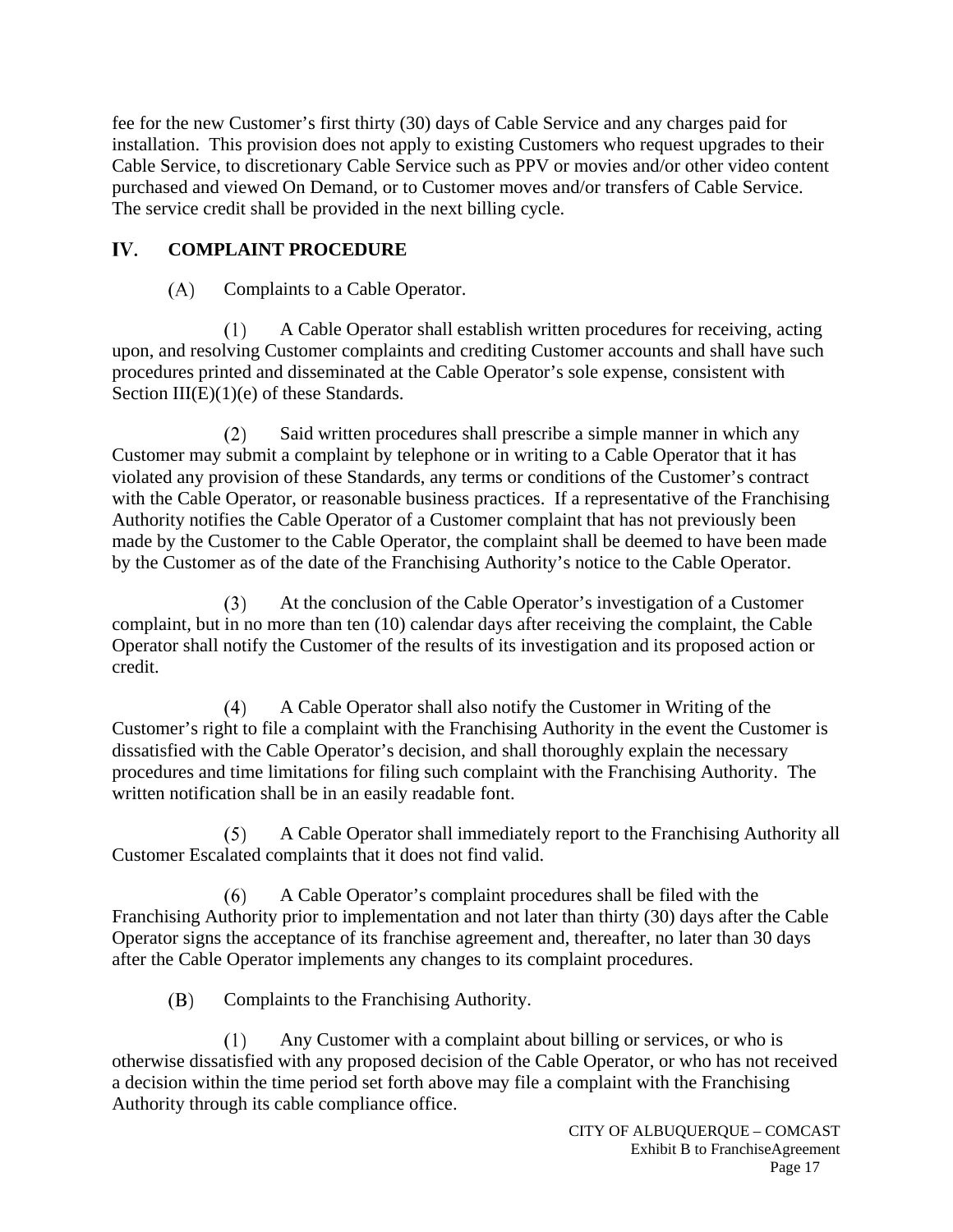$(2)$ The Customer may initiate the complaint either by calling the Franchising Authority's cable compliance office or by filing a written complaint together with the Cable Operator's written decision, if any.

At the next scheduled meeting of the cable board, the Customer may  $(3)$ present the complaint, the Customer's proposed resolution, and any evidence supporting the proposed resolution. The Cable Operator may also present its proposed resolution and evidence in support of the same.

> The cable board shall:  $(4)$

 $(a)$ If it decides that further evidence is warranted, require the Cable Operator and the Customer to submit, within ten (10) days, a written statement of the facts and arguments in support of their respective positions. The Cable Operator and the Customer shall produce any additional evidence, including any reports from the Cable Operator, which the Franchising Authority may deem necessary to an understanding and determination of the complaint;

Encourage the Cable Operator and Customer to reach a mutually (b) agreeable resolution;

If the Cable Operator and Customer are unable to reach a mutually  $(c)$ agreeable resolution, then the cable board shall provide:

An advisory report to the Mayor with a copy to the  $(i)$ Franchising Authority's cable compliance office on the disputed issues, the board's conclusions as to whether the Cable Operator's actions were in compliance or violation of federal law and/or local law, including this Ordinance and the Franchise Agreement, and recommendations. A copy of this report shall also be sent at the same time to the Cable Operator and Customer.

 $(C)$ Security Fund or Letter of Credit.

A Cable Operator shall comply with the Franchise Agreement regarding letters of credit. If a Franchise Agreement is silent on letter of credit the following shall apply:

Within thirty (30) days of the written notification to a Cable Operator by  $(1)$ the Franchising Authority that an alleged Franchise violation exists, a Cable Operator shall deposit with an escrow agent approved by the Franchising Authority fifty thousand dollars (\$50,000) or, in the sole discretion of the Franchising Authority, such lesser amount as the Franchising Authority deems reasonable to protect subscribers within its jurisdiction. Alternatively, at the Cable Operator's discretion, it may provide to the Franchising Authority an irrevocable letter of credit in the same amount.

The escrowed funds or letter of credit shall constitute the "Security Fund" for ensuring compliance with these Standards for the benefit of the Franchising Authority. The escrowed funds or letter of credit shall be maintained by a Cable Operator at the amount initially required, even if amounts are withdrawn pursuant to any provision of these Standards, until any claims related to the alleged Franchise violation(s) are paid in full.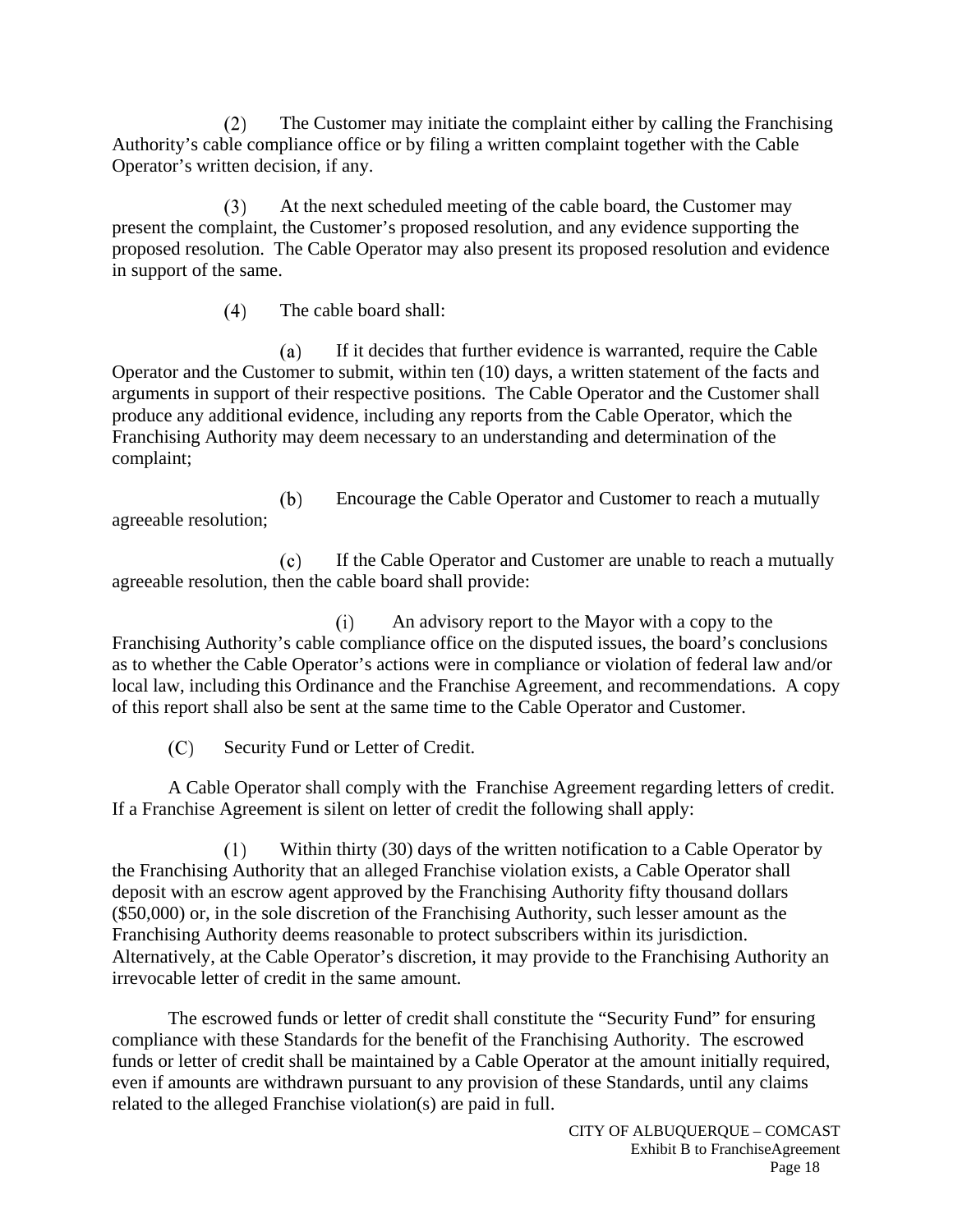$(2)$ The Franchising Authority may require the Cable Operator to increase the amount of the security fund if it finds that new risk factors exist which necessitates such an increase.

 $(3)$ The security fund shall serve as security for the payment of any penalties, fees, charges or credits as provided for herein and for the performance by a Cable Operator of all its obligations under these Standards.

The rights reserved to the Franchising Authority with respect to the  $(4)$ Security Fund are in addition to all other rights of the Franchising Authority, whether reserved by any applicable franchise agreement or authorized by law, and no action, proceeding or exercise of a right with respect to same shall in any way affect, or diminish, any other right the Franchising Authority may otherwise have.

(D) Verification of Compliance.

A Cable Operator shall establish its compliance with any or all of the standards required through annual reports that demonstrate said compliance as requested by the Franchising Authority.

(E) Procedure for Remedying Violations.

 $(1)$ If the Franchising Authority has reason to believe that a Cable Operator has failed to comply with any of these Standards or has failed to perform in a timely manner, the Franchising Authority may pursue the procedures in its Franchise Agreement to address violations of these Standards in a like manner as other Franchise violations are considered.

 $(2)$ Following the procedures set forth in a Franchise Agreement governing the manner to address alleged Franchise violations, if the Franchising Authority determines in its sole discretion that the noncompliance has been substantiated, in addition to any remedies that may be provided in the Franchise Agreement the Franchising Authority may:

Impose assessments of up to one thousand dollars (\$1,000) per (a) day, to be withdrawn from the security fund in addition to any franchise fee until the noncompliance is remedied; and/or

(b) Order such rebates and credits to affected Customers as in its sole discretion it deems reasonable and appropriate for degraded or unsatisfactory services that constituted noncompliance with these Standards; and/or

> Reverse any decision of the Cable Operator in the matter; and/or  $(c)$

 $(d)$ Grant a specific solution as determined by the Franchising

Authority; and/or

Except in emergency situations, withhold licenses and permits for  $(e)$ work by the Cable Operator or its Subcontractors in accordance with Applicable Law.